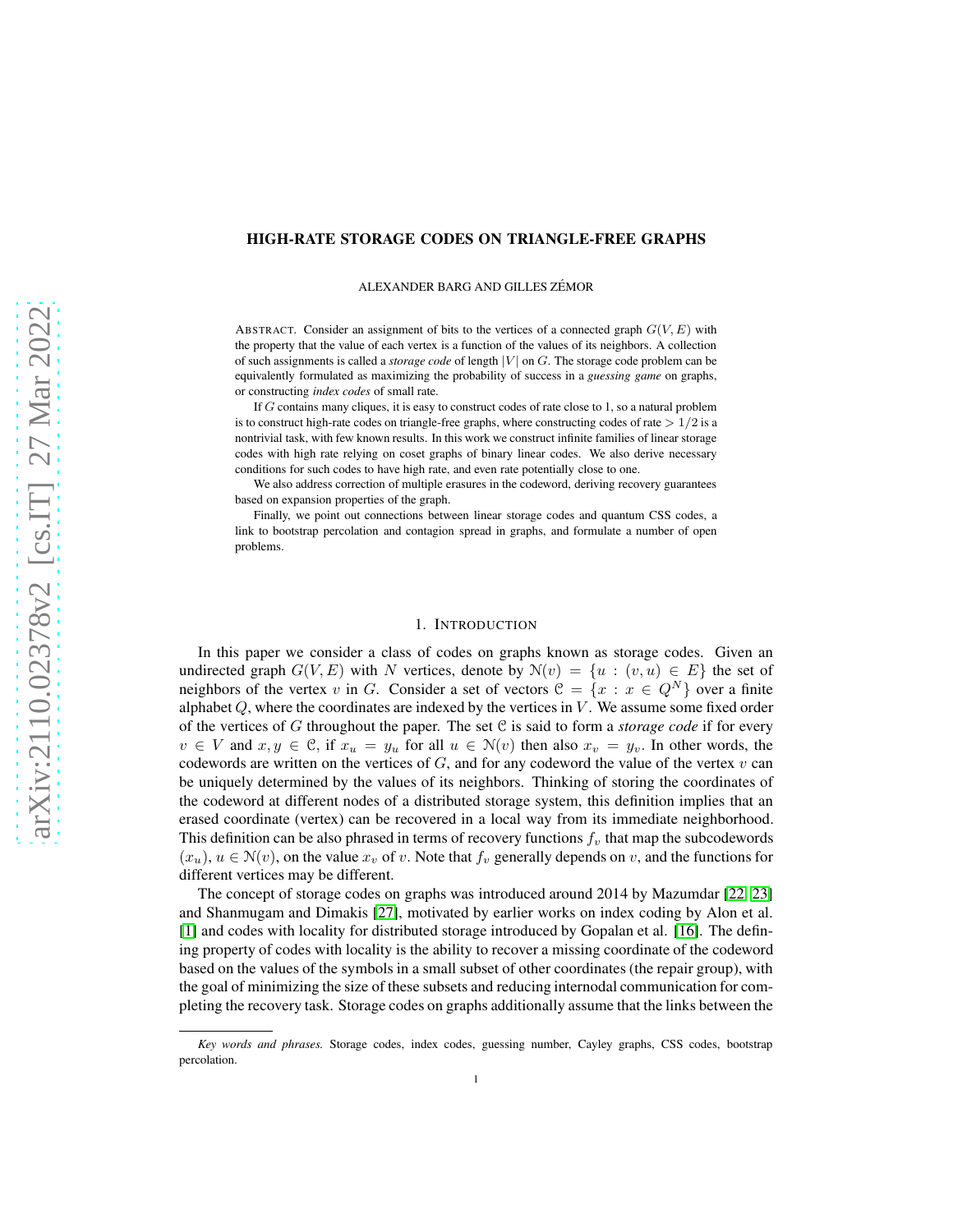nodes are established based on physical proximity and the associated energy constraints, limitations of the system architecture, or other features with the same effect. This constraint, modeled by the graph  $G$ , defines the neighborhood of each vertex and guides the construction of the code used to store information on the vertices. Similarly, the problem of index coding addresses constructions of broadcast functions that distribute information to the vertices of the graph whereby each vertex has access to the "side information" stored on the vertices in its neighborhood in the graph.

Essentially the same problem, in a different guise, appears in a line of works devoted to guessing games on graphs, e.g., [\[10,](#page-18-1) [8\]](#page-18-2), which has developed independently of both the storage codes and index coding problems. That these groups of problems are largely equivalent was realized in a number of papers, and the historical development is detailed in [\[2\]](#page-18-3) from the index codes' perspective. We present a brief summary of the relations between these three problems in Section [2.1](#page-2-0) below.

Example 1.1. To give an example, consider the graph in Figure [1.](#page-1-0) We can construct a storage code by assigning to its vertices  $1, 2, \ldots, 5$ , binary vectors  $(x_1, x_2, \ldots, x_5)$  that satisfy  $x_1 = x_2$  and  $x_3 + x_4 + x_5 = 0$ . Clearly, every vertex can recover its value from its neighborhood, for instance, the recovery functions of the vertices 1 and 3 are  $f_1({x_2, x_3}) = x_2$  and  $f_3({x_1, x_4, x_5}) = x_4 + x_5$ , respectively. All the possible assignments give rise to a linear binary storage code of length  $N = 5$  and dimension 3, so the rate of the code is  $R(G) = 3/5$ .



<span id="page-1-0"></span>FIGURE 1. Graph and storage code

The main question concerning storage codes is determining the largest possible cardinality of the code C for a given graph G. Below we denote by  $R_q(G)$  the maximum possible rate  $\frac{1}{N} \log_q |\mathcal{C}|$  of a q-ary storage code for a given graph G. Determining  $R_q(G)$  (or even  $R(G) := \sup_{\alpha} R_q(G)$  if we wish to optimize on the choice of the code alphabet) is a difficult problem related to the so-called minrank of the graph, and we refer to [\[24\]](#page-19-4) for the best known bounds as well as an overview of the earlier results. Below we limit ourselves to finite field alphabets  $Q = \mathbb{F}_q$  and assume that the code C forms a *linear subspace* of  $\mathbb{F}_q^N$ . While nonlinear functions can sometimes attain higher rates [\[1\]](#page-18-0), adding linearity enables one to rely on various known structures to construct families of storage codes. Generally, improved rates associated with nonlinear storage/index codes require specially designed dependence graphs, while linear maps support constructions for large graph families based on universal methods.

In the next section we overview the known constructions of storage codes. It turns out that in dense graphs, for instance, graphs with many cliques, attaining high rate is easy: in particular, if the graph G on vertices  $1, 2, \ldots, n$  is itself a clique, then it affords a storage code of rate close to one defined by the single parity check equation  $\sum_{i=1}^{n} x_i = 0$ , that is common to all the vertices. More generally, if we partition the vertex set of the graph into cliques, we can define a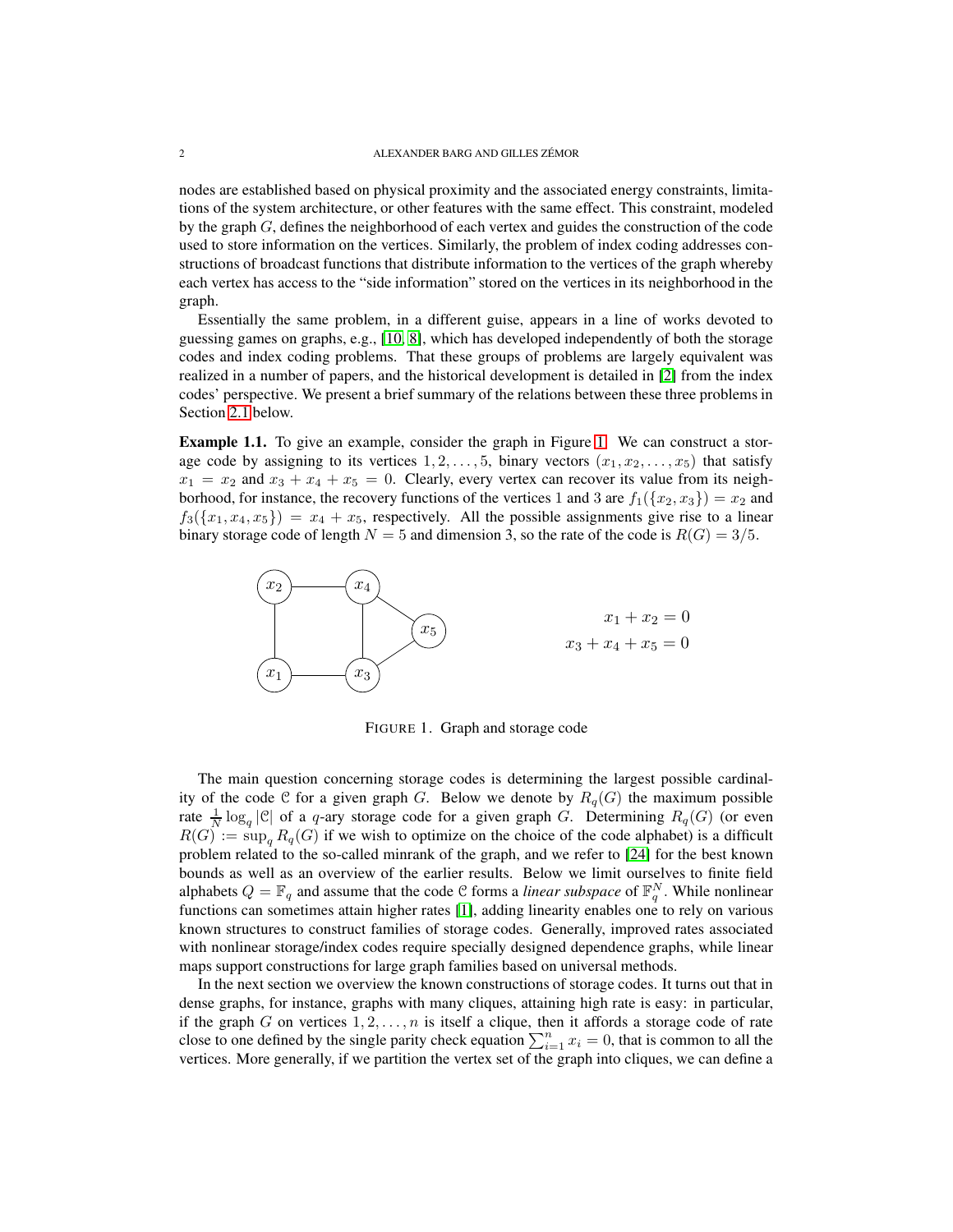storage code with one single equation for every clique. In the example of Figure [1,](#page-1-0) there are two equations, one for clique  $\{1, 2\}$  and one for clique  $\{3, 4, 5\}$ . Therefore graphs with many large cliques tend to admit storage codes of high rate. But in graphs with no cliques of size larger than 2, i.e., triangle-free graphs, the simple clique partition strategy achieves at best rate  $1/2$ . Other more refined constructions also fail to exceed rate  $1/2$  when graphs are triangle-free (more on this below), and it was also proved that bipartite graphs, a large class of triangle-free graphs, do not admit storage codes of rates that exceed  $1/2$ . This motivated us to look for triangle-free graphs that do admit storage codes of rate larger than  $1/2$ , and this forms the main subject of this paper. Constructing codes of high rate on such graphs represents a challenge, and early studies [\[10\]](#page-18-1) have conjectured that with no triangles,  $R = 1/2$  is the largest attainable rate value. While this conjecture was refuted in [\[8\]](#page-18-2), only isolated examples of such codes (and their direct extensions to infinite families; see Remark [2.1](#page-6-0) below) have been presented in the literature.

The codes that we consider are constructed on Cayley graphs on  $\mathbb{F}_2^r$  (coset graphs of binary linear codes). While coset graphs form a classic topic in coding theory, one motivation of this work is drawn from a recent construction of quantum CSS codes obtained from linear spaces defined by adjacency matrices of coset graphs [\[12\]](#page-18-4). Our main results are constructions of two infinite families of binary linear storage codes of rate above 1/2, one of which in fact has rate  $R_2(G)$  approaching 3/4 for growing length N, exceeding the rate 5/8 of the unique previously known binary storage code with rate above 1/2 for triangle-free graphs. The exact dimension of these storage codes is computed. We also formulate necessary conditions for the code dimension to be high compared to the number of vertices N.

In addition, we present computer-assisted results that give sporadic examples of storage codes with high rate on triangle-free coset graphs: in particular we uncover an example of a storage code on a triangle-free graph whose rate exceeds 3/4 and surpasses that of all previously known storage codes over any alphabet.

Finally, we address a problem left open in [\[23\]](#page-19-1), namely that of correcting multiple erasures in the codeword: we derive local recovery guarantees based on expansion properties of the graph, and make a connection with *bootstrap percolation*.

The paper is organized as follows. Section [2](#page-2-1) is dedicated to background material on storage codes, with connections to index coding and guessing games. Section [3](#page-6-1) introduces storage codes on coset graphs of linear codes and makes a connection with quantum coding, transforming a known family of quantum codes into storage codes. Section [4](#page-10-0) derives necessary conditions for storage codes on triangle-free coset graphs to have large rates. Section [5](#page-11-0) is devoted to constructing a family of binary linear codes and proving that their coset graphs are triangle-free and admit storage codes of rate approaching 3/4. Section [6](#page-15-0) addresses the problem of correcting multiple erasures for storage codes on expander graphs. Finally, Section [7](#page-17-0) concludes with results on some storage code rates for triangle-free coset graphs found with computer help, and with miscellaneous comments and open problems.

#### 2. BACKGROUND

<span id="page-2-1"></span><span id="page-2-0"></span>2.1. Storage codes, index codes, and guessing games. The problem of finding the largest storage code for the graph  $G$  is closely related to two other recently introduced problems in computer science, *index coding* and *guessing games on graphs*. In the symmetric index coding problem, an information vector  $x = (x_1, \ldots, x_N)$  is to be distributed to N users via a single broadcast with the goal of furnishing user i with the symbol  $x_i$ . The users possess "side information" about their intended messages in the form of a subset of coordinates of the vector  $x$ . Specifically, let  $N_i \subset \{1, \ldots, N\}$  be a subset of indices, and suppose that user i has access to symbols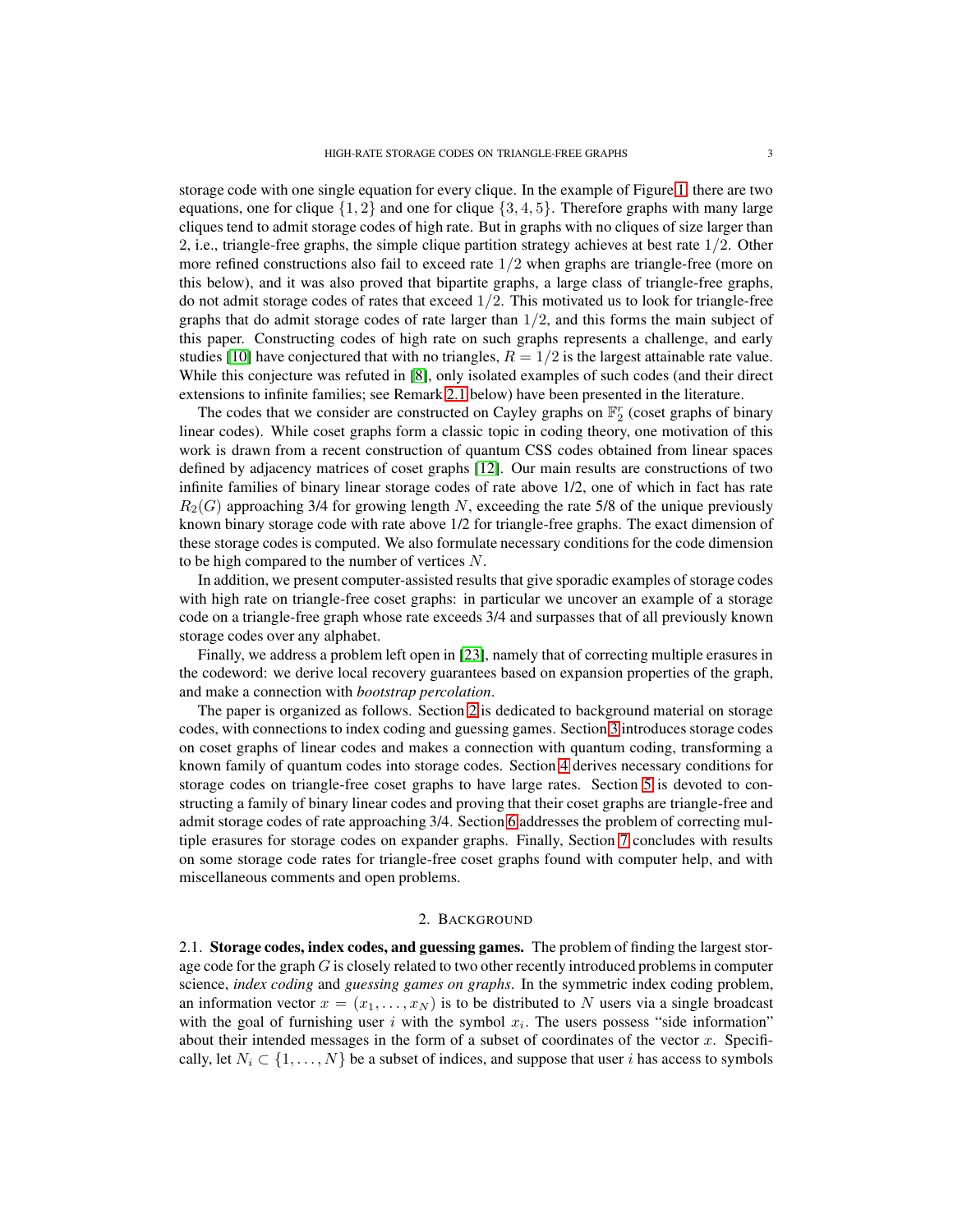$x(N_i) := (x_j, j \in N_i)$ . The index coding problem seeks to construct an encoding (broadcast) function  $f: \mathbb{F}_q^N \to W$ , where  $K := \log_q |W| < N$ , and N decoding functions  $\phi_i$  such that  $\phi_i(f(x), x(N_i)) = x_i$  for all  $i = 1, ..., N$ .

The index coding problem is conveniently described in terms of a *side information graph*  $G(V, E)$  with N vertices and  $(i, j) \in E$  if and only if  $j \in N_i$ . We assume that the relation  $j \in N_i$  is symmetric in i, j, and thus the edges are undirected. The value  $I_q(G, f) := K/N$  is called the rate of the q-ary symmetric index code  $(f, \{\phi_i\})$ , and the objective of the construction is to devise broadcast functions (index codes) of minimum rate for a given side information graph. The minimum possible rate of the index code for the side information graph  $G$  is called the capacity  $I_q(G)$  of index coding for G. It is often possible to reduce the rate value  $I_q(G)$  by increasing q, resulting in a universal characterization  $I(G)$  of index coding for a given graph.

The problems of storage coding and index coding are to a large extent equivalent, namely, the following is true:

- (A) Any graph G defines an index coding problem  $(f, \{\phi_i\})$  wherein the sets  $N_i = N(i)$ are the neighborhoods of vertices  $i \in V$ . Furthermore, for any value s of the broadcast function, the preimage  $f^{-1}(s)$  is a storage code for the graph G.
- (B) If there is a partition  $(\mathcal{C}_j)_{j\in W}$  of  $\mathbb{F}_q^N$  into a set of storage codes  $\mathcal{C}_s$  for G, then the map  $\mathbb{F}_q^N \to W$  that associates a vector x to the index s such that  $x \in \mathcal{C}_s$ , is a valid broadcast function for the index coding problem with side information graph  $G$ .
- (C) Moreover, if the broadcast function  $f$  for an index coding problem defined by a graph G is linear, then its kernel is a storage code. Conversely, if C is an  $\mathbb{F}_q$ -linear  $[N, K]$ storage code, then any syndrome function  $f: \mathcal{C} \to \mathbb{F}^{N-K}$  is a broadcast function for the corresponding index coding problem. This link is a starting point of the equivalence proof of the two problems in [\[22\]](#page-19-0).

As shown in [\[1,](#page-18-0) [23\]](#page-19-1)

$$
1 - I_q(G) \le R_q(G) \le 1 - I_q(G) + N^{-1} \log_q(N \ln q),
$$

and thus  $\sup_q(R_q(G)) + \inf_q(I_q(G)) = 1.$ 

Another equivalent formulation of the storage coding problem arises from the study of guessing games on graphs initiated in  $[25]$ . In one version of the game, the vertices in V are assigned elements of a finite set  $Q$  (colors), and each vertex  $v$  attempts to guess its color based on the colors of its neighbors in  $N(v)$ . The game is won if all the vertices correctly guess their colors. They may agree on the guessing strategy in advance, but once they are assigned colors, all communication is forbidden. The assignment  $x \in Q^N$  is assumed uniformly random, and the participants (vertices) attempt to maximize their probability of success  $P_s$ . Any storage code  $C(G)$  for the graph G defines a guessing strategy, namely every participant will assume that  $x \in \mathcal{C}$  and reconstruct their  $x_v$  from the values of their neighbors: we thus have  $P_s(\mathcal{C}, G) = \frac{|\mathcal{C}(G)|}{q^N} = \exp(\log |\mathcal{C}| - N)$ . Conversely, any guessing strategy defines a storage code, namely the set of values x for which the strategy succeeds, and thus maximizing  $P_s$  is equivalent to constructing large-size storage codes. The authors of [\[8\]](#page-18-2) define the *guessing number* of *G* as  $\mathsf{gn}_q(G) = N + \log_q \max P_s(\mathcal{C}, G)$ ; thus in our notation  $\mathsf{gn}_q(G) = NR_q(G)$ . In the context of guessing games it has been shown that the storage capacity  $R_q(G)$  is almost monotone on q. Namely, the following is true.

**Theorem 1** ([\[14,](#page-18-5) [10,](#page-18-1) [8\]](#page-18-2)). *For any graph* G, alphabet size q, and  $\epsilon > 0$  there exists  $q_0(G, q, \epsilon)$ such that for all  $q' > q_0$ 

$$
R_{q'}(G) \ge R_q(G) - \epsilon.
$$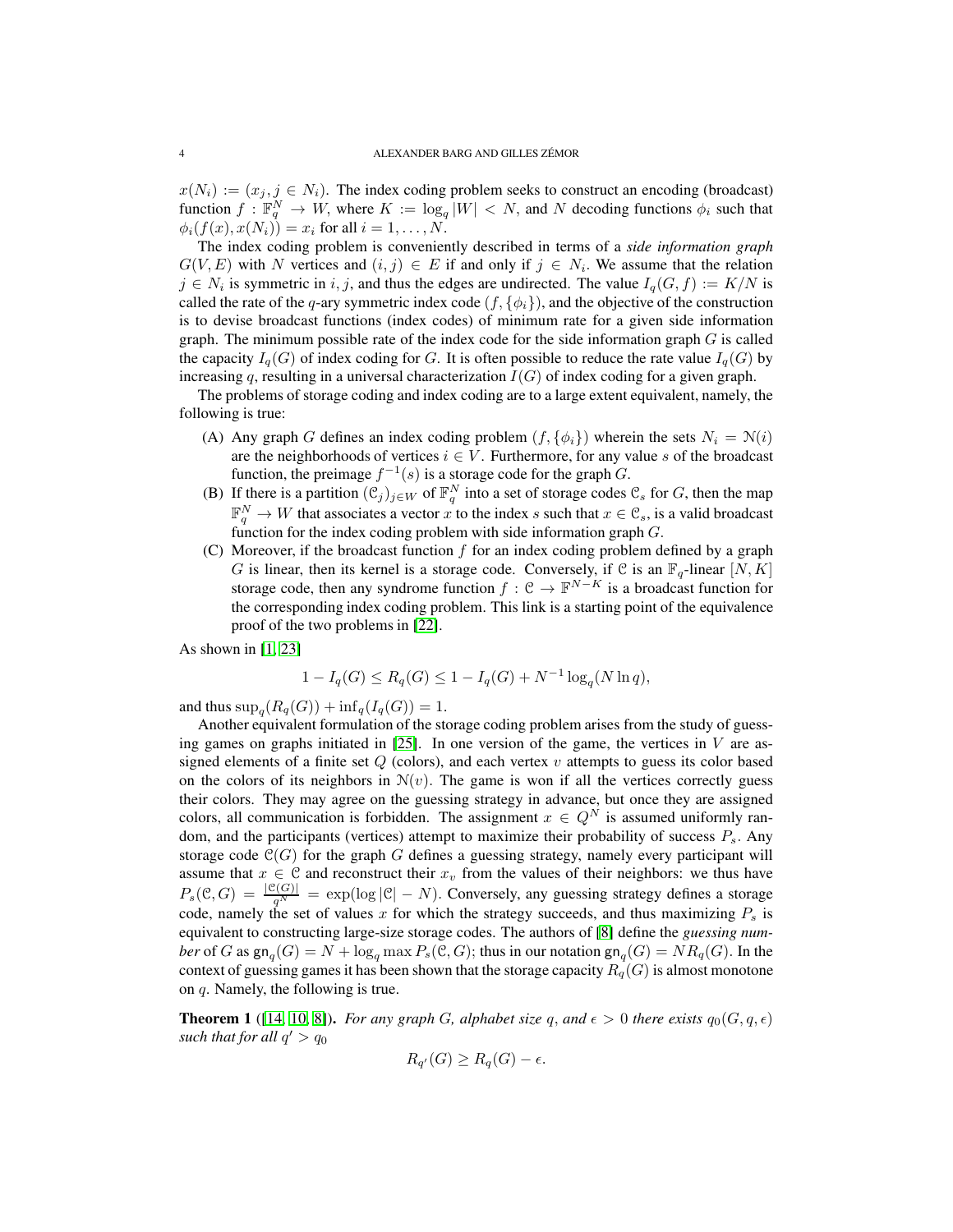*Consequently, the limit*  $\lim_{q\to\infty} R_q(G)$  *exists.* 

The equivalence between index coding, storage coding, and guessing games is further discussed in [\[2\]](#page-18-3).

<span id="page-4-1"></span>2.2. Constructions of storage codes. To motivate the problem that we will study in the next section, we briefly overview the known constructions; see [\[10,](#page-18-1) [8,](#page-18-2) [24\]](#page-19-4) and also [\[3,](#page-18-6) Ch.6] for the details.

2.2.1. *Matching construction.* A matching  $M \subset E$  in a graph  $G(V, E)$  is a subset of edges such that every vertex  $v \in V$  is incident to at most on edge from M, and a matching is *perfect* if every  $v \in V$  is incident to exactly one edge from it. A matching M defines a linear storage code  $\mathcal{C}: \mathbb{F}_q^{|M|} \to \mathbb{F}_q^N$  by associating to  $(x_e)_{e \in M}$  the vector  $c \in \mathbb{F}_q^N$  such that for every vertex v incident to an edge  $e \in M$  we assign  $c_v = x_e$  and for every remaining vertex v we put  $c_v = 0$ . In particular, if G is d-regular and bipartite, it contains a perfect matching, giving rise to a storage code  $\mathcal{C}(G)$  of rate  $1/2$  independently of q. If G is not bipartite, we can take a double cover<sup>[1](#page-4-0)</sup>  $\bar{G}$  of G. Now,  $\bar{G}$  is a bipartite regular graph, and we can apply the matching encoding and obtain a code  $\bar{C} \subset \mathbb{F}_q^{2N}$ . This code can be mapped on a code  $\mathcal{C}$  over  $\mathbb{F}_{q^2}^N$  obtained by grouping together pairs of symbols indexed by vertices  $v', v'' \in V(\bar{G})$  that correspond to the same vertex  $v \in V(G)$ . This construction gives a way of obtaining a code of rate  $1/2$  on any regular graph. Clearly, the value of any vertex in the codeword is recoverable from its neighbors, implying that  $C$  is a storage code for  $G$ .

2.2.2. *Edge-vertex construction.* An alternative way of obtaining a code of rate 1/2 on a dregular graph  $G(V, E)$  is the following. Consider the space  $(\mathbb{F}_q)^{|E|}$  of vectors indexed by the edges of G. Next, map this space on  $(\mathbb{F}_q^d)^N \cong \mathbb{F}_{q^d}^N$  by assigning to each vertex v a d-vector formed of the symbols written on the edges incident to it. In other words,  $\mathcal{C}(G) = \{(c_v, v \in V)\}\$ is obtained as the image of the mapping

$$
\mathbb{F}_q^{|E|} \to \mathbb{F}_{q^d}^N
$$
  
( $x_e$ )<sub>e $\in E$</sub>   $\mapsto$  ( $c_v$ ) <sub>$v \in V$</sub> , where  $c_v = (x_e)_{e \in \partial(v)}$ , (1)

where  $\partial(v)$  is the edge neighborhood of v in G. Since  $|(\mathbb{F}_q)|^{|E|}| = q^{\frac{dN}{2}}$ , the rate of  $\mathcal C$  is indeed 1/2. In Figure [2](#page-5-0) we show this construction for the cycle  $C_5$ , where we first place symbols of the q-ary alphabet on the edges, and then assign to each vertex the symbols on the edges that are incident to it. Now each vertex can recover its pair of symbols from its neighbors: for instance,  $v_1$  takes the second symbol from  $v_2$  and the first one from  $v_5$  (note again that we fix the order of the vertices). This gives a code of size  $|\mathcal{C}| = q^{|E|}$  with  $|E| = 5$ , and thus the rate is  $R(\mathcal{C}) = \frac{1}{N} \log_{q^2} |C| = 1/2.$ 

2.2.3. *Clique-vertex construction.* The edge-vertex construction affords a straightforward generalization if every vertex  $v \in V$  is incident to the same number (say m) of k-cliques, where  $k > 2$ . Let K be the set of k-cliques in G and let us map  $(\mathbb{F}_q^{k-1})^{|\mathcal{K}|}$  to  $(\mathbb{F}_q^m)^n$  by placing a  $q$ -ary code of length k and dimension  $k - 1$  on every clique and distributing the symbols of the k-codeword to the vertices that form the clique. The rate of the code  $\mathcal{C}(G)$  obtained as a result equals  $(k-1)/k$ ; for instance, a triangular lattice gives rise to a code of rate 2/3, etc. 1

<span id="page-4-0"></span><sup>&</sup>lt;sup>1</sup>A bipartite double cover of G is a graph with adjacency matrix  $\begin{pmatrix} 0 & A \\ 0 & 0 \end{pmatrix}$ A 0 ), where  $A$  is the adjacency matrix of  $G$ .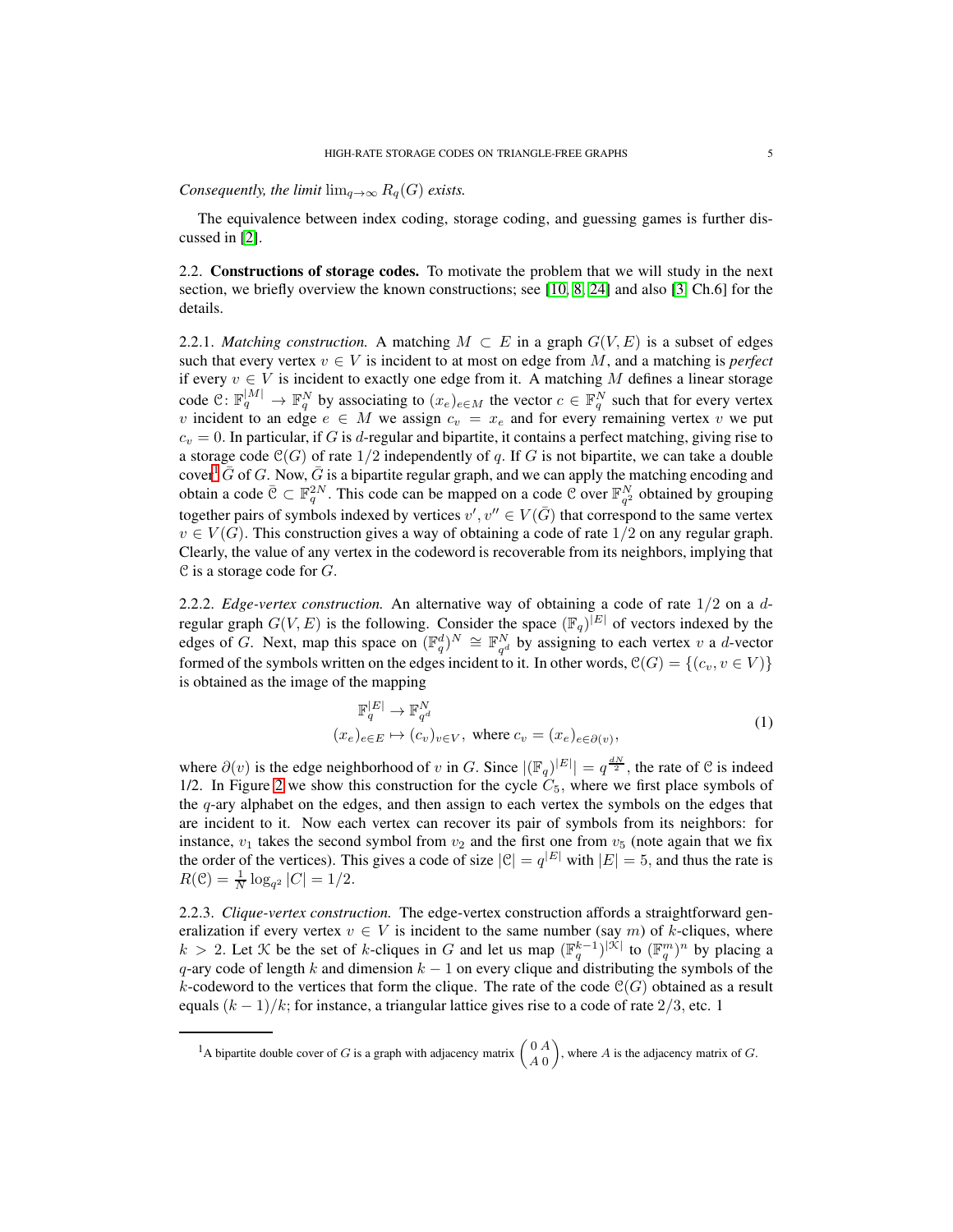

<span id="page-5-0"></span>FIGURE 2. Edge-vertex construction of a storage code

2.2.4. *Fractional clique cover.* A fractional clique cover of a graph  $G$  is a collection  $K$  of cliques  $\kappa$  together with a weight  $w_{\kappa} \in [0, 1]$ , such that for every vertex v, we have

<span id="page-5-2"></span>
$$
\sum_{\kappa \in \mathcal{K}: v \in \kappa} w_{\kappa} \ge 1 \tag{2}
$$

To construct a storage code for  $G$ , we apply the clique-vertex construction to the subset of cliques that make up the fractional clique cover. The vertices may not all be incident to the same number of cliques, in which case the alphabet size may depend on the vertex (a mixed-alphabet code), or we have to use the alphabet  $\mathbb{F}_q^m$  where m is the largest vertex-degree in the vertex to clique incidence graph.

## 2.3. Bounds for storage codes. It is known that  $R_q(G)$  satisfies the constraints

<span id="page-5-1"></span>
$$
M(G) \le NR_q(G) \le N - \alpha(G) \tag{3}
$$

where  $M(G)$  is the size of the largest matching in G and  $\alpha(G)$  is the size of the largest independent set in  $G$ , i.e., vertices with no edge among them. This result was proved in [\[23\]](#page-19-1) for storage codes and in an earlier independent work [\[10\]](#page-18-1) in the language of guessing games. Since the complement of a maximum independent set forms a vertex cover in  $G$  (a set of vertices that touches every edge in  $E(G)$ ), the upper bound in [\(3\)](#page-5-1) is often stated in terms of the vertex cover number. A consequence of  $(3)$  is that if the graph G is not only triangle-free but bipartite, we must have  $R \leq 1/2$  since a bipartite graph has an independent set of size at least  $N/2$ .

To state another bound, recall that a fractional clique cover is called *regular* if its weighting  $w: K(G) \to [0, 1]$  satisfies [\(2\)](#page-5-2) with equality. As shown in [\[10\]](#page-18-1) (for the guessing number) and in [\[5\]](#page-18-7) (for the broadcast rate),

$$
R(G) \ge 1 - \frac{1}{N} \kappa_f(G),
$$

where  $\kappa_f(G) := \min \sum_{\kappa} w_{\kappa}$  is the minimum weight of a regular fractional cover. The authors of [\[10\]](#page-18-1) observed that this bound holds with equality for perfect graphs and cycles or their complements.

A linear program for bounding  $R_q(G)$  was introduced by the authors of [\[24\]](#page-19-4), adapting a similar bound for  $I_q(G)$  [\[5\]](#page-18-7) to the case of storage codes. As a result, [\[24\]](#page-19-4) showed an upper bound  $R_q(G) \leq 1/2$  for several classes of graphs.

Below we focus on the question of identifying graphs that support storage codes of the largest rate. Without any constraints, the complete graph  $K_N$  affords a linear storage code of rate  $\frac{N-1}{N}$ (defined by the single equation  $\sum_{v \in V} x_v = 0$ ). The problem becomes less trivial if we limit ourselves to sparse graphs  $G$ , for instance,  $d$ -regular graphs on  $N$  vertices with varying  $N$ .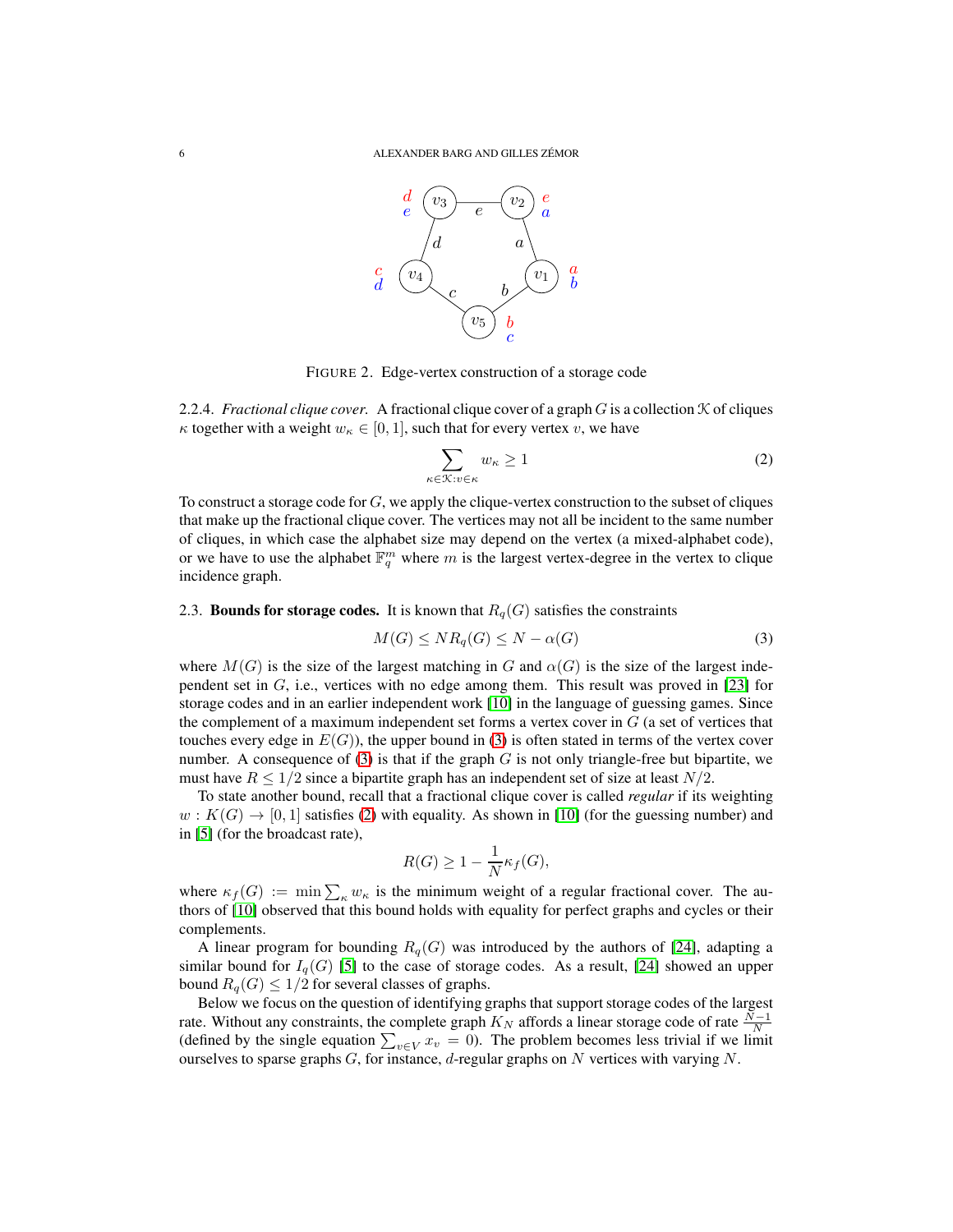<span id="page-6-2"></span>**Proposition 2.** Let  $G$  be a connected  $d$ -regular graph on  $N$  vertices, then  $R_q(G) \leq \frac{N+1}{N} - \frac{1}{d+1}$ . *There exist d-regular graphs with*  $R_q(G) \geq 1 - \frac{1}{d-2}$ .

*Proof.* Recall that the Cartesian product of graphs  $G$  and  $H$  is a graph with the set of vertices  $V(G) \times V(H)$  in which vertices  $(u, u')$  and  $(v, v')$  are adjacent if and only if either  $u = v$  and  $(u', v') \in E(H)$  or  $(u, v) \in E(G)$  and  $v = v'$ . Take  $s \geq 3$  and let G be the Cartesian product of  $K_{d-2}$  and a cycle of length s. According to the above definition, the graph obtained as a result is formed of s copies of the graph  $G$  in which copies of the same vertex are connected by the edges of the cycle. Now put a code of length  $d-2$  on each clique independently, obtaining the claimed lower bound. On the other hand, any  $d$ -regular graph on  $N$  vertices contains an independent set of size  $\lfloor \frac{N}{d+1} \rfloor$  [\[26\]](#page-19-6), and together with [\(3\)](#page-5-1) this implies the upper bound.

<span id="page-6-0"></span>Remark 2.1. This last proposition highlights the following fact. If we have a graph G that admits a storage code C of rate  $R_q(G)$ , we can construct many more graphs with the same storage rate, simply by taking  $k \geq 1$  disjoint copies of the original graph G. The associated storage code will consist of the Cartesian product of  $k$  copies of the original code  $C$ , whose codewords consist therefore of  $k$  successive codewords of  $C$ . We can also add arbitrary edges to and between the copies of  $G$  that the storage code will simply ignore. In what follows, we will be looking for the highest possible rate of a storage code for graphs with specific properties, and will conflate a code with its successive Cartesian powers, considering that we are dealing with the same code 'up to repetitions'.

## <span id="page-6-1"></span>3. STORAGE CODES ON TRIANGLE-FREE GRAPHS AND THE CSS CODE CONNECTION

The graphs used to obtain storage code rates close to one are dense and contain a large number of cliques. It is therefore natural to consider the question of the largest attainable rate for graphs that contain no cliques, i.e., triangle-free graphs. For such graphs none of the methods mentioned above yield a storage code rate in excess of  $1/2$ ; in particular, as noted in [\[5\]](#page-18-7) (in the language of index codes),  $\kappa_f(G) \ge N/2$ . The same observation was also made in [\[8\]](#page-18-2) in terms of the guessing number of triangle-free graphs. Both [\[5\]](#page-18-7) and [\[8\]](#page-18-2) reported only one example of a storage code on triangle-free graphs for which  $R_2(G) > \frac{1}{2}$  (up to repetitions, in the sense of Remark [2.1\)](#page-6-0). This code is associated to the graph  $\Gamma$  shown below in Fig. [3](#page-7-0) (the authors of [\[8\]](#page-18-2) also gave several examples of triangle-free graphs with  $R_q(G) > \frac{1}{2}$  for  $q > 2$ ). This graph can be defined in several ways and is known as the *Clebsch graph* or a *folded cube*, see Figure [3.](#page-7-0) The storage code constructed on Γ is a linear binary code C of length  $N = 16$  whose parity-check matrix has the form

<span id="page-6-3"></span>
$$
\tilde{A} = I_N + A(\Gamma),\tag{4}
$$

where  $A(\Gamma)$  is the adjacency matrix of  $\Gamma$ . The identity matrix  $I_N$  is added since A includes only the neighborhood  $N(v)$  but not the vertex v itself. Upon checking that the  $\mathbb{F}_2$ -rank of  $\tilde{A}$  equals 6, we conclude that the dimension of the code equals  $N - \text{rk }\tilde{A} = 10$ , so  $R_2(G) \geq \frac{5}{8}$ . This example refuted a conjecture in [\[10\]](#page-18-1) which suggested that the fractional clique cover bound holds with equality for triangle-free graphs. It is also easy to check that  $\Gamma$  contains independent sets of size 5, and thus from [\(3\)](#page-5-1) we conclude that  $\frac{5}{8} \le R_2(\Gamma) \le \frac{11}{16}$ , where the upper bound is sharper than the result of Prop. [2.](#page-6-2) Using the terminology of guessing games, the guessing number of the graph  $\Gamma$  satisfies  $10 \le \text{gn}_2(\Gamma) \le 11$ , or rephrasing again, the side information graph  $\Gamma$  affords a binary index code of rate 3/8.

Note that the recovery functions of the vertices use full neighborhoods (the parity-check equations have weight 6), even though the general definition of the storage code does not include this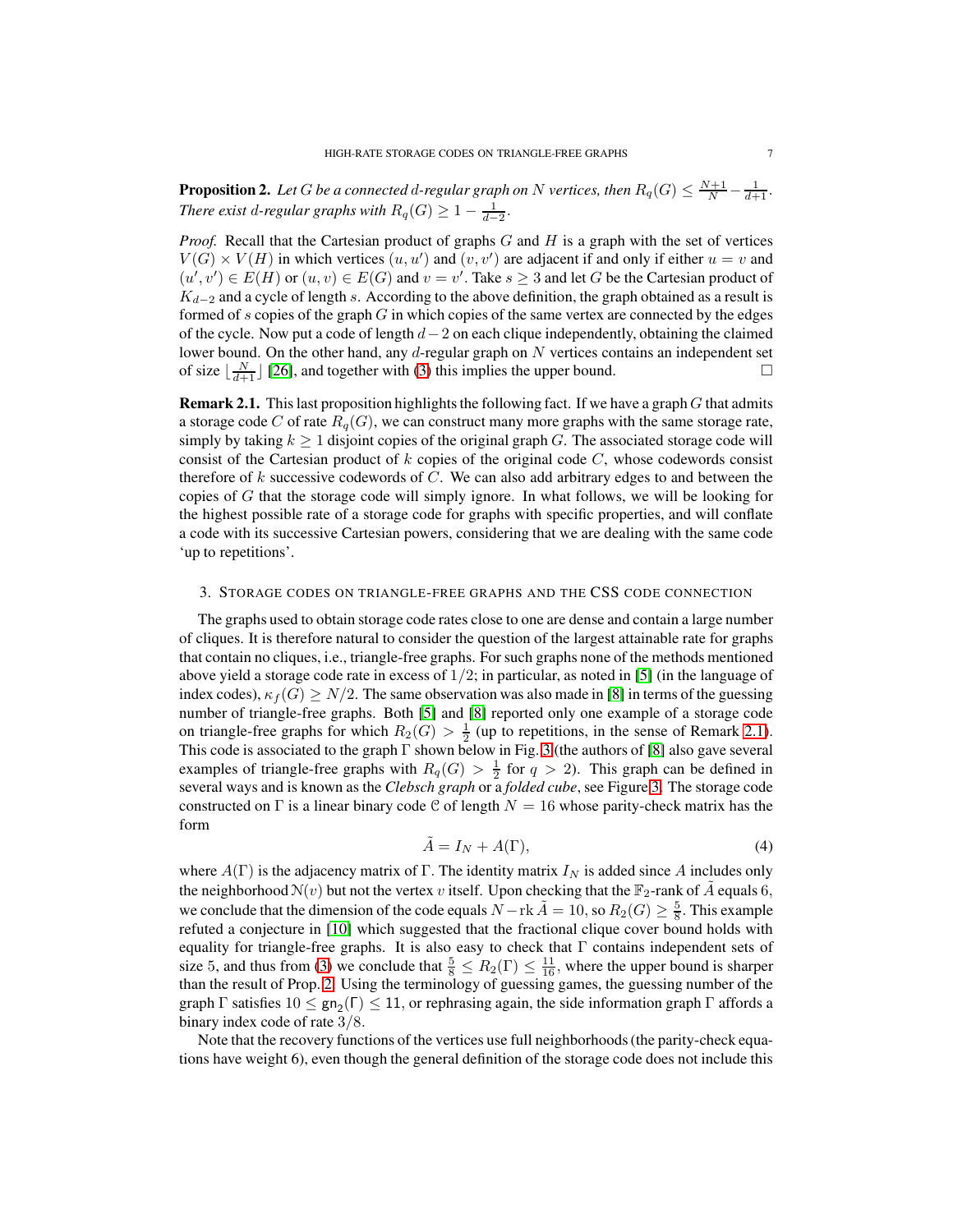constraint. We call binary codes from this subclass *full-parity* storage codes, and it is only such codes that we consider in this and the next sections.



<span id="page-7-0"></span>FIGURE 3. The Clebsch graph  $\Gamma$  (a folded cube): A 5-regular triangle-free graph on  $n = 16$  vertices obtained by identifying each pair of opposite vertices in the 5-dimensional hypercube. It is also a coset graph of the binary code  $\{00000, 11111\}.$ 

The Clebsch graph forms a rather special example: it is a unique strongly regular graph with the parameters  $(16, 5, 0, 2)$ ; see [\[15\]](#page-18-8), Theorem 10.6.4. Six other triangle-free strongly regular graphs are known [\[6,](#page-18-9) p. 119], and all the other examples of (nonbinary) storage codes of rate greater than  $\frac{1}{2}$  in [\[8\]](#page-18-2) are drawn from this list.

<span id="page-7-1"></span>3.1. Storage codes on Cayley graphs. Recall that the Cayley graph Cay $(\mathcal{G}, \mathcal{S})$  of the group  $\mathcal{G}$ for a given set of generators S has G as its set of vertices, and the vertices  $q_1$  and  $q_2$  are connected by an edge if there is an element  $s \in S$  such that  $g_1 s = g_2$ . For the group  $\mathcal{G} = \mathbb{F}_2^r$ , which is the only group we will consider, any subset S coincides with its inverse  $S^{-1}$ , so the graphs that we study are undirected. Since the generators are r-dimensional binary vectors, we also write the group action additively. Write the elements of S as columns of an  $r \times n$  matrix H and consider the binary code C defined by H as the parity-check matrix. The graph  $\text{Cay}(G, S)$  can be also viewed as a *coset graph* of the code C constructed on the set of cosets in  $\mathbb{F}_2^n/C$ , wherein two cosets are connected with an edge if and only if the Hamming distance between them (as subsets) is one.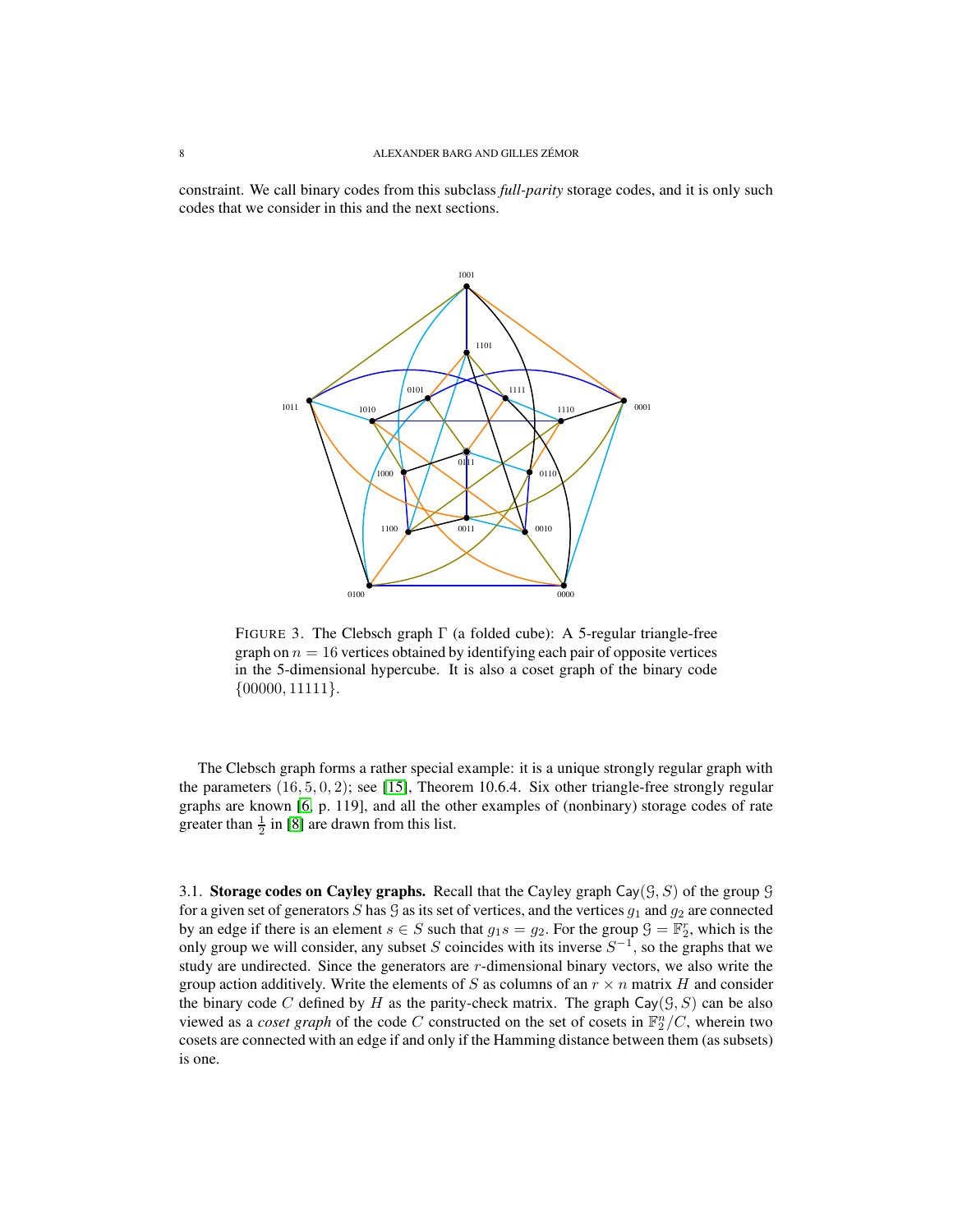Observe that the Clebsch graph  $\Gamma$  can be viewed as a Cayley graph over the group  $\mathbb{F}_2^4$ . Namely, consider the set S whose elements form the matrix

$$
H = \begin{bmatrix} 1 & 0 & 0 & 0 & 1 \\ 0 & 1 & 0 & 0 & 1 \\ 0 & 0 & 1 & 0 & 1 \\ 0 & 0 & 0 & 1 & 1 \end{bmatrix} . \tag{5}
$$

Indeed, as easily checked, the canonical generators  $e_1, e_2, e_3, e_4$  connect a vertex  $x \in \mathbb{F}_2^4$  to its neighbors at Hamming distance one, while their sum  $e_1 + \cdots + e_4$  connects it to its opposite vertex. See Fig. [3](#page-7-0) for one possible vertex labeling, where each color corresponds to the action of a specific generator. Viewing the matrix H as a parity-check matrix of a [5, 1] binary repetition code, we see that Γ is in fact the *coset graph* of this code.

Motivated by this example, we now investigate other Cayley graphs over binary groups  $\mathbb{F}_2^r$ and exhibit more exceptional graph families that admit binary storage codes of rate greater than 1/2. These graphs have connections to both classical and quantum coding theory.

*Notation.* Our notation is as follows. We are given a binary code C with parameters  $[n, k, d]$ with a fixed parity-check matrix  $H$  which we are free to choose. Next we construct the coset graph  $G = \text{Cay}(\mathbb{F}_2^r, S)$  where  $r = n - k$  is the number of rows and S is the set of columns of H. Note that G is a regular graph of degree  $|S| = n$ . The adjacency matrix A of this graph is symmetric, of order  $N = 2^r$ , and its rows and columns are labeled by the vectors  $x \in \mathbb{F}_2^r$ : we would like row  $x$  to specifiy the parity-check equation that recovers the value of the vertex  $x$ from its neighbors. Note however that  $A_{x,x} = 0$ , therefore, to involve the value supported by x in the parity-check equation, we consider, as in [\(4\)](#page-6-3), the matrix

$$
\tilde{A} = I_N + A(G). \tag{6}
$$

Our storage code is finally a linear space in  $\mathbb{F}_2^N$  $\mathbb{F}_2^N$  $\mathbb{F}_2^N$  defined as  $\mathcal{C} = \text{ker}(\tilde{A})^2$ . Note that the matrix  $\tilde{A}$  is the adjacency matrix of the graph  $\textsf{Cay}(\mathbb{F}_2^r, S)$  to which we have added self-loops at every vertex, or equivalently the Cayley graph  $\text{Cay}(\mathbb{F}_2^r, S')$ , where S' is obtained from S by adding 0 to the set of generators. The main problem addressed below is analyzing the dimension of  $\mathcal C$ both in general and for several specific constructions.

As our first observation, note that once the minimum distance of the code  $C$  is at least 4, then so is the girth of the graph  $\text{Cay}(\mathbb{F}_2^r, S)$ , i.e., the graph is triangle-free. We will therefore assume that all the small codes below have distance 4 or more.

The next lemma will help to further motivate our problem.

<span id="page-8-1"></span>**Lemma 3.** Let A be the adjacency matrix of the graph  $\text{Cay}(\mathbb{F}_2^r, S)$  where S may or may not *contain* 0*.* If  $n = |S|$  *is odd then*  $rk A = N = 2^r$  *and if* n *is even then*  $AA^\intercal = 0$ *, implying in particular* rk  $A \leq N/2$ .

*Proof.* The rows and columns of A are indexed by vectors of  $\mathbb{F}_2^r$ . Two distinct rows x and y intersect in the set of positions  $\mathcal{I} = (x + S) \cap (y + S)$  which is of even size because whenever  $x + s_1 = y + s_2$  is in *T*, so is  $x + s_2 = y + s_1$ , implying that *T* is partitioned into pairs of the form  $\{z, z + (x + y)\}\)$ . Therefore the matrix  $AA^{\dagger}$  has only zeros outside the main diagonal. Now a diagonal element has value  $\langle x, x \rangle = |S| \bmod 2$  so when n is odd we have  $AA^{\dagger} = I_N$ and when *n* is even we have  $AA^T = 0$ , hence the claims of the lemma.

<span id="page-8-0"></span><sup>&</sup>lt;sup>2</sup>Notice that we deal with two types of binary codes: the codes in  $\mathbb{F}_2^n$  and codes in  $\mathbb{F}_2^N$ , called small codes and big codes in [\[12\]](#page-18-4).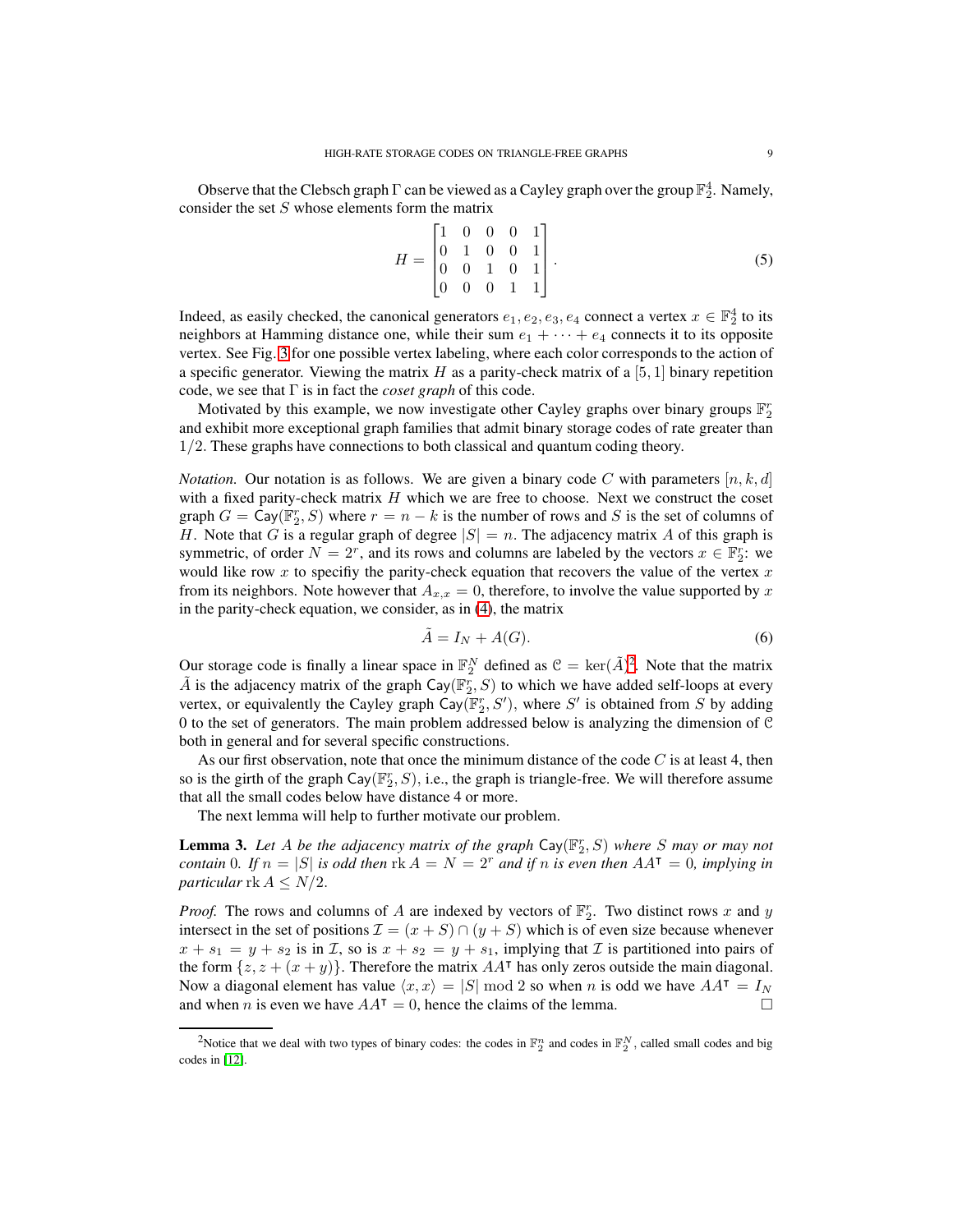As a consequence, we observe that for a set of non-zero generators of *odd size* n, we have rk  $A \le N/2$ , whence dim ker(A)  $\ge N/2$  so the rate of the storage code satisfies  $R(\mathcal{C}) \ge 1/2$ . It may happen that for some Cayley graphs of odd degree (not counting the loops) we have  $r \cdot k \leq N/2$  in which case we will obtain an exceptional storage code of large rate. While this observation shows that this construction has a potential for uncovering large-size storage codes, it does not necessarily make finding such codes a straightforward task: in fact, as we have mentioned, for some years it was believed that they did not exist at all.

3.2. Coset graphs of binary codes: the quantum coding connection. The construction of quantum codes of Calderbank, Shor, and Steane [\[7,](#page-18-10) [29\]](#page-19-7) relies on a pair of classical codes  $\mathcal{C}_0$ ,  $\mathcal{C}_1$ such that  $\mathcal{C}_0^{\perp} \subset \mathcal{C}_1$ , and it gives rise to a quantum code of dimension equal to  $\dim(\mathcal{C}_1/\mathcal{C}_0^{\perp})$ and distance  $\min(w(\mathcal{C}_1 \setminus \mathcal{C}_0^{\perp}), w(\mathcal{C}_0 \setminus \mathcal{C}_1^{\perp})),$  where  $w(\cdot)$  is the minimum Hamming weight of the argument set. Of interest to us is the particular case of  $\mathcal{C}_0 = \mathcal{C}_1$ . In other words, we start with a binary linear code  $\mathcal{C} \subset \mathbb{F}_2^N$  generated by a matrix A such that  $AA^\intercal = 0$ , which ensures that  $C^{\perp} \subset C$ . The code C defines a quantum code through the above construction, and the associated quantum code has parameters  $[[N, N - 2 \text{ rk } A, D]],$  i.e. length N, dimension  $N - 2 \text{ rk } A$  and minimum distance D equal to the smallest Hamming weight of a vector in  $\mathcal{C}^{\perp} \setminus \mathcal{C}$ .

Therefore, for Cayley graphs over  $\mathbb{F}_2^r$ , the storage codes we are interested in also define quantum codes. From the point of view of storage, we do not have much use for the quantum code's minimum distance, but we are very much interested in its dimension: in particular we will obtain a storage code of rate greater than  $1/2$  if and only if the associated quantum code has non-zero dimension. Quantum codes arising from Cayley graphs over  $\mathbb{F}_2^r$  were studied in [\[12\]](#page-18-4) and we will make use of some of results obtained in that work.

We now focus on the case of coset graphs of repetition codes of odd length  $n = r + 1$ , since they form a natural generalization of the Clebsch graph which is the coset graph of the [5, 1] repetition code. Alternatively, they can be seen as Cayley graphs Cay( $\mathbb{F}_2^r$ , S), r even, with generating set  $S = \{e_1, e_2, \ldots, e_r, e_1 + e_2 + \cdots + e_r\}$ , where  $e_1, \ldots, e_r$  denote the canonical generators. Now it turns out that in the quantum coding context, coset graphs  $G_m$  of repetition codes of *even* length m were studied in [\[12\]](#page-18-4), because their adjacency matrices  $A(G_m)$  are selforthogonal and therefore directly yield quantum codes. These quantum codes were proved in [\[12\]](#page-18-4) to have parameters  $[[2^{m-1}, 2^{m/2}, 2^{m/2-1}]]$ . We shall use this result to prove

Proposition 4. *The storage codes associated to coset graphs of repetition codes of odd length*  $n \ge 5$  *have length*  $N = 2^{n-1}$  *and dimension*  $K = 2^{n-2} + 2^{(n-3)/2}$ *.* 

*Proof.* We start with the graphs  $G_m$  defined in the previous paragraph for even m. They are Cayley graphs with vertex set  $\mathbb{F}_2^{m-1}$ , generator set  $S_m = \{e_1, \ldots, e_{m-1}, e_1 + \ldots + e_{m-1}\}$ , and we note that all these generators are of odd weight since m is even. Therefore  $G_m$  is bipartite, and each of its edges connects an even-weight vertex to an odd-weight vertex. The adjacency matrix of  $G_m$  can therefore be written as

$$
A(G_m) = \begin{bmatrix} 0 & B_m^{\intercal} \\ B_m & 0 \end{bmatrix}
$$

where the rows of  $B_m$  are indexed by even-weight vectors of length  $m - 1$ , its columns by oddweight vectors, and  $B_m$  has a 1 in the coordinate indexed by row x and column y if and only if the vector  $x + y \in S_m$ . From the result of [\[12\]](#page-18-4) quoted before the proposition we find that  $\text{rk}\,A(G_m) = \frac{1}{2}(2^{m-1} - 2^{m/2}) = 2^{m-2} - 2^{\frac{m}{2}-1}.$ 

We will now make a transition to odd length  $n = m-1$  by transforming the odd-weight vector indices of the columns of  $B_m$  into even-weight vectors through the correspondence  $x \mapsto 1+x$ ,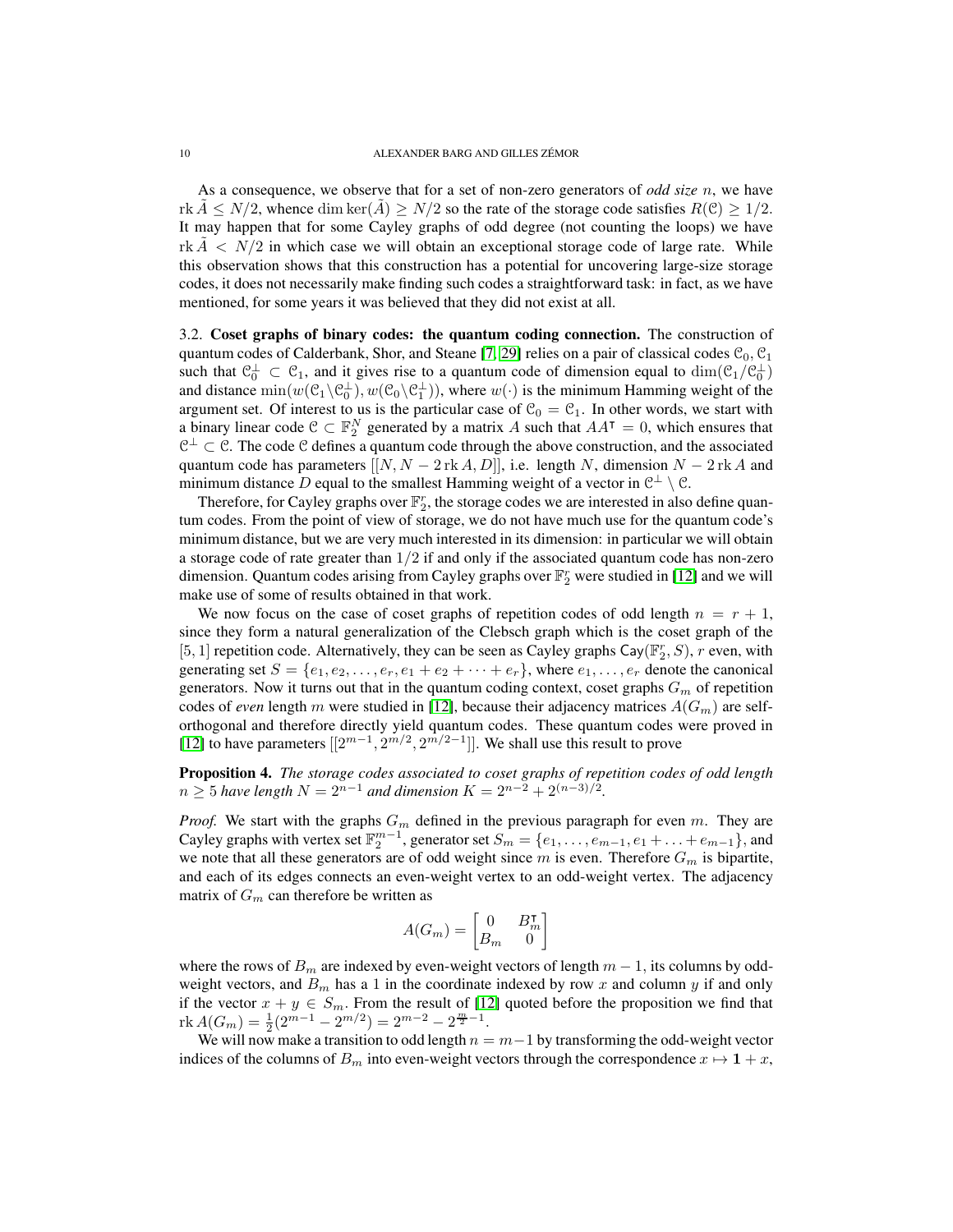where 1 denotes the all-one vector of length  $n = m - 1$ . After permuting columns, the matrix  $B<sub>m</sub>$  can now be seen as the adjacency matrix of the Cayley graph defined over the binary group of even-weight vectors of length  $m - 1$ , with generators  $1 + e_1$ ,  $1 + e_2$ , ...,  $1 + e_n$ , 0. Since n is odd we have

$$
\sum_{i=1}^{n} (1 + e_i) = 0
$$

and this last Cayley graph is therefore isomorphic to the Cayley graph over  $\mathbb{F}_2^{n-1}$  with generators

$$
0, e_1, \ldots, e_{n-1}, e_1 + \cdots + e_{n-1}.
$$

The matrix  $B_m$  is therefore the parity-check matrix of the storage code C associated to the coset graph of the repetition code of *odd* length  $n = m - 1$  (note that this matrix has a unit diagonal). The length of the code C is  $N = 2^{n-1}$ , and the dimension

$$
K = \dim \ker(B_m) = N - \frac{1}{2} \operatorname{rk} A(G_m) = 2^{n-1} - \frac{1}{2} (2^{n-1} - 2^{\frac{n+1}{2} - 1})
$$
  
= 2<sup>n-2</sup> + 2<sup>(n-3)/2</sup>

as was to be proved.  $\Box$ 

This last proposition therefore yields an infinite family of graphs for which the associated storage codes have rate exceeding  $1/2$ . In particular, for  $n = 5$  we recover the value of the rate  $\frac{5}{8}$ . As *n* increases, the rate

$$
R(G_m) = \frac{1}{2} + \frac{1}{2^{(n+1)/2}}
$$

<span id="page-10-0"></span>decreases to  $1/2$ , so the highest rate within this family is achieved for  $n = 5$ , i.e. for the Clebsch graph.

## 4. NECESSARY CONDITIONS FOR HIGH RATE OF CODES ON COSET GRAPHS

We maintain the notation and conventions of Sec. [3.1.](#page-7-1) Below we identify binary vectors  $z \in \mathbb{F}_2^{2^r}$  with functions

$$
f:\mathbb{F}_2^r\to\mathbb{F}_2,
$$

namely we put  $f(x) = z_x$ , where  $x \in \mathbb{F}_2^r$  is the (vector) index of the coordinates of z. Therefore the adjacency matrix A can be viewed as an operator on the function space  $\mathcal{F}(\mathbb{F}_2^r) := \mathbb{F}_2^{\mathbb{F}_2^r}$  acting by

$$
A: \mathcal{F}(\mathbb{F}_2^r) \rightarrow \mathcal{F}(\mathbb{F}_2^r) \nf \mapsto Af
$$

with

<span id="page-10-2"></span>
$$
Af(x) = \sum_{s \in S} f(x+s). \tag{7}
$$

Keeping the graph  $G = \mathsf{Cay}(\mathbb{F}_2^r, S)$  in mind, we also call A the *adjacency operator* of G.

The starting observation in this part is given by the following proposition, due to Lowzow [\[21\]](#page-19-8), as is point (a) of Theorem [6](#page-11-1) below, that was formulated in a quantum coding context.

<span id="page-10-1"></span>**Proposition 5.** Let V be a vector subspace of  $\mathbb{F}_2^r$ . If  $|S \cap V|$  is odd, then  $\text{rk } A \geq 2^{\dim V}$ .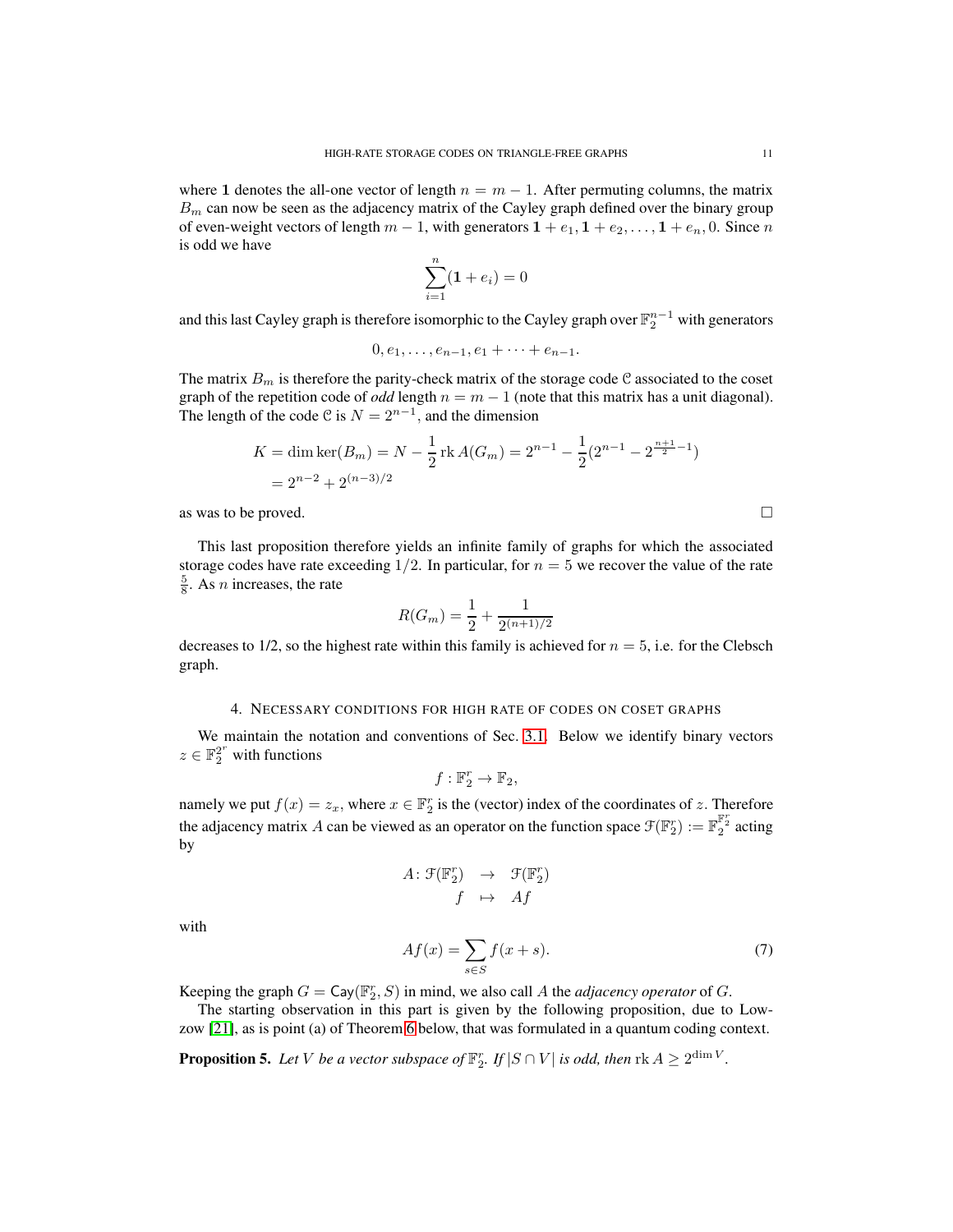*Proof.* Let us look at the effect of A on the restricted set of functions  $F_V := \{f : \text{supp}(f) \subset V\}$ . We note that for every  $x \in V$  we have

$$
Af(x) = \sum_{s \in S \cap V} f(x+s)
$$

since for  $x \in V$  and  $s \notin V$  we have  $x + s \notin V$  and  $f(x + s) = 0$  by our hypothesis on f. Therefore, when thus restricted to functions  $V \to \mathbb{F}_2$ , A acts on  $F_V$  as the adjacency operator  $A_{S\cap V}$  of the Cayley graph defined by the set of generators  $S \cap V$ . Therefore the image of A has dimension at least equal to the dimension of the image of  $A_{S\cap V}$ . Now, Lemma [3](#page-8-1) says that when  $|S \cap V|$  is odd the image of  $A_{S \cap V}$  has dimension  $2^{\dim V}$ , since  $A_{S \cap V}$  is full-rank on the space of functions  $V \to \mathbb{F}_2$ .

**Definition 1.** *The* Schur product *of two codes*  $A, B \subset \mathbb{F}_2^n$  *is a binary linear code*  $C = A * B \subset \mathbb{F}_2^n$  $\mathbb{F}_2^n$  generated by all coordinatewise products  $a * b = (a_1b_1, \ldots, a_nb_n), a = (a_1, \ldots, a_n) \in$  $A, b = (b_1, \ldots, b_n) \in B.$ 

<span id="page-11-1"></span>**Theorem 6.** Let  $G = \mathsf{Cay}(\mathbb{F}_2^r, S)$  be a Cayley graph over  $\mathbb{F}_2^r$  with set of generators S containing *the* 0 *element. Let* H *be the* r × n *matrix whose columns are made up of the non-zero elements of* S, so that  $n = |S| - 1$ , and let C be a code of length n with parity-check matrix H. Finally, *let* C *be the storage code on* G*. Then*

(a) If  $R(\mathcal{C}) > 1/2$ , then *n* is odd and all the rows of *H* have even weight; *(b)* If  $R(\mathcal{C}) > (2^k - 1)/2^k$ ,  $k = 2, 3, ...,$  *then*  $(C^{\perp})^{*(k-1)} \subset C$ .

*Proof.* (a) Lemma [3](#page-8-1) implies that |S| is even and therefore n is odd. Let  $V_i$  be the subspace of  $\mathbb{F}_2^r$  generated by all vectors of weight 1 except the vector with a 1 in coordinate *i*. We have  $\dim V_i = r - 1$ . Our assumption of  $R(\mathcal{C}) > 1/2$  implies that  $\text{rk}\underline{A}(G) < 2^{r-1}$ , and then by Proposition [5,](#page-10-1)  $|S \cap V_i|$  must be even, and so must therefore be  $|S \cap V_i|$ . But  $S \cap V_i$  is exactly the set of columns of  $H$  that have a 1 in row i.

(b) We argue by induction. For the base case of  $k = 2$  we need to show that  $C^{\perp} \subset C$ . Let i, j be distinct (row) indices,  $1 \le i, j \le r$ . Let V be the subspace of  $\mathbb{F}_2^r$  generated by the basis vectors  $e_s$  except for  $e_i, e_j$ . As above, Proposition [5](#page-10-1) implies that  $|S \cap V|$  is even. In other words, the set of columns of H having a 1 in rows  $h_i$  or  $h_j$  is even, i.e.,  $|h_i \cup h_j|$  is even. Since the weights of the rows  $h_i$  and  $h_j$  are also even by Part (a), this implies that  $|h_i \cap h_j|$  is even, i.e.,  $\langle h_i, h_j \rangle = 0$ . The row space of H is therefore included in its orthogonal space, proving the claim.

We will prove the induction step for  $k = 3$  to ease notation. Take three distinct row indices  $i_1, i_2, i_3$  and let V be generated by all the basis vectors except  $e_{i_j}, j = 1, 2, 3$ . As before,  $|S \cap V|$ is even, or in other words,  $\bigcup_{j=1}^{3} h_{i_j}$  is even. Now  $|h_{i_1} \cap h_{i_2}|$  and  $|h_{i_1} \cap h_{i_3}|$  are even by the base case, and therefore  $|h_{i_1} \cap h_{i_2} \cap h_{i_3}|$  is also even, i.e.,  $(h_{i_1} * h_{i_2}, h_{i_3}) = 0$ . This shows that  $C^{\perp}$  is orthogonal to  $C^{\perp} * C^{\perp}$ , meaning that  $C^{\perp} * C^{\perp} \subset (C^{\perp})^{\perp} = C$ . For general k we just use the fact that the *l*-wise intersections of the rows are even for all  $1 \le l \le k - 1$ , and thus so is the *k*-wise intersection. is the k-wise intersection.

## 5. A FAMILY OF STORAGE CODES ON TRIANGLE-FREE GRAPHS OF RATE 3/4

<span id="page-11-0"></span>In this section we consider a family of storage codes on coset graphs of a specially constructed family of binary codes  $C_r$  of length  $n = 2^{r-1} + 1$ , dimension  $k = 2^{r-1} - r$ , and distance 4. To define it, start with the parity-check matrix of the extended Hamming code of length  $2^{r-1}$ , augment it with an all-zero column, and then add a row of weight 2 that contains a '1' in the last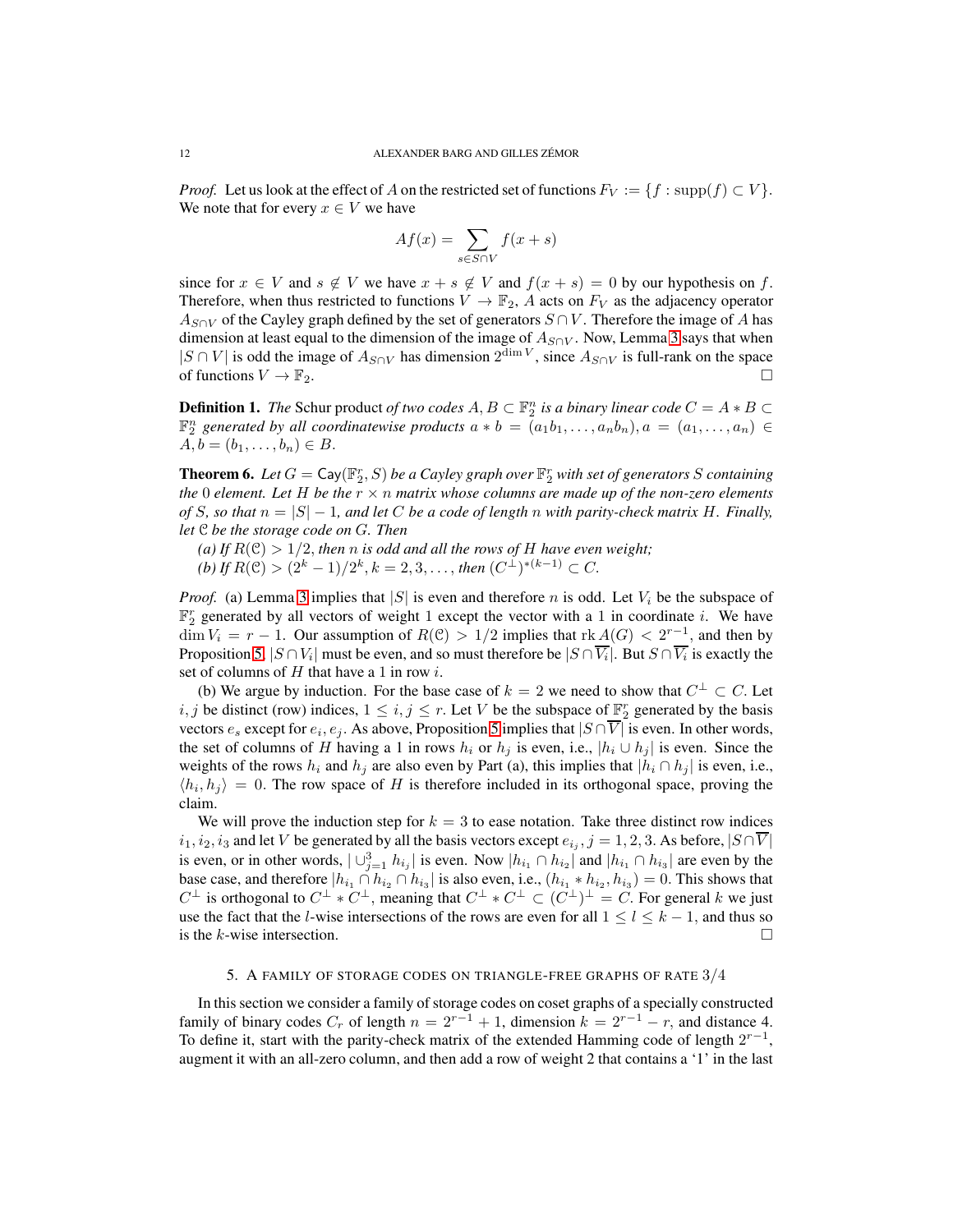position. Denote the resulting  $(r + 1) \times n$  matrix by  $H_r$ . For instance, for  $r = 4$  we obtain the matrix

<span id="page-12-0"></span>
$$
H_4 = \begin{bmatrix} 0 & 0 & 0 & 0 & 1 & 1 & 1 & 1 & 0 \\ 0 & 0 & 1 & 1 & 0 & 0 & 1 & 1 & 0 \\ 0 & 1 & 0 & 1 & 0 & 1 & 0 & 1 & 0 \\ \hline 1 & 1 & 1 & 1 & 1 & 1 & 1 & 1 & 0 \\ \hline 0 & 0 & 0 & 0 & 0 & 0 & 0 & 1 & 1 \end{bmatrix} \tag{8}
$$

where the choice of the last row is largely arbitrary as long as it is of weight 2 and intersects the all-zero column.

Observe that the code  $C_r$  does not contain its dual  $C_r^{\perp}$ , i.e., the code generated by  $H_r$ , because for instance the last row of  $H_r$  is not orthogonal to the other rows. Thus, from Theorem [6,](#page-11-1) the most we can hope for the storage code constructed on the coset graph of  $C_r$  is rate  $3/4$ . In this section we prove that the rate  $R(\mathcal{C}_r)$  is in fact close to this maximum value.

<span id="page-12-1"></span>**Theorem 7.** Let  $\mathfrak{C}_r$  be the  $[N = 2^{r+1}, K]$  storage code constructed on the coset graph of the *code*  $C_r$ ,  $r \geq 4$ . *Then* 

$$
\frac{K}{N}=\frac{3}{4}-\frac{1}{2^r}.
$$

The idea behind the construction is that the kernel of the adjacency operator associated to the coset graph of the extended Hamming code is easily described, and that the matrix [\(8\)](#page-12-0) is essentially obtained by adding an extra row to the parity-check matrix of the extended Hamming code: we can therefore hope to compute the dimension of the kernel of the adjacency operator associated to this new code from the adjacency operator for the coset graph of the extended Hamming code. Now the latter graph is simply a complete bipartite graph whose adjacency matrix is

$$
A = \begin{bmatrix} 0 & J \\ J & 0 \end{bmatrix}
$$

where *J* is the all-one matrix of order  $2^{r-1}$ . This is evident once we realize that the elements of  $\mathbb{F}_2^r$  of the form  $(*, \ldots, *, 0)$  are connected to all the elements  $(*, \ldots, *, 1)$ , while at the same time having no edges among themselves. The kernel of  $A$  is formed of vectors of length  $2<sup>r</sup>$  of even weight in the first half as well as in the second half, and therefore has dimension  $2^r - 2$ . To switch from the coset graph of the extended Hamming code to the coset graph of the code  $C_r$ we need to understand the effect on the adjacency operators of adding an extra coordinate to a set of generators.

Lemma [8](#page-13-0) that we derive below will go some way towards giving a formula for deriving the new dimension of the kernel of the adjacency operator when an extra coordinate is added to the set of generators. To introduce it we need some additional notation.

Let  $\tilde{S}$  be any subset of  $\mathbb{F}_2^{r+1}$ , and let  $\tilde{A}$  be the adjacency operator [\(7\)](#page-10-2) on the space of functions  $\mathbb{F}_2^{r+1} \to \mathbb{F}_2$ , associated to the Cayley graph Cay( $\mathbb{F}_2^{r+1}$ ,  $\tilde{S}$ ). Let  $\pi \colon \mathbb{F}_2^{r+1} \to \mathbb{F}_2^r$  be the projection on the first r coordinates, i.e.  $\pi(x)$  is obtained from the vector x by removing its last coordinate. Now let  $S = \pi(\tilde{S})$ . Some caution is in order here, because it may happen that two distinct elements of  $\tilde{S}$  project onto the same vector if they differ only in their last coordinate. We consider S as a multiset, i.e. we do not collapse into one element the images by  $\pi$  of two distinct elements if they happen to have the same projection, therefore we have in particular  $|S| = |S|$ . Now it may make little sense to consider the Cayley graph over  $\mathbb{F}_2^r$  with a generator set S that contains duplicate elements, but we can nevertheless define the operator  $A$  on the space of functions  $\mathbb{F}_2^r \to \mathbb{F}_2$ , associated to S through the formula [\(7\)](#page-10-2). We note in passing that A is equal to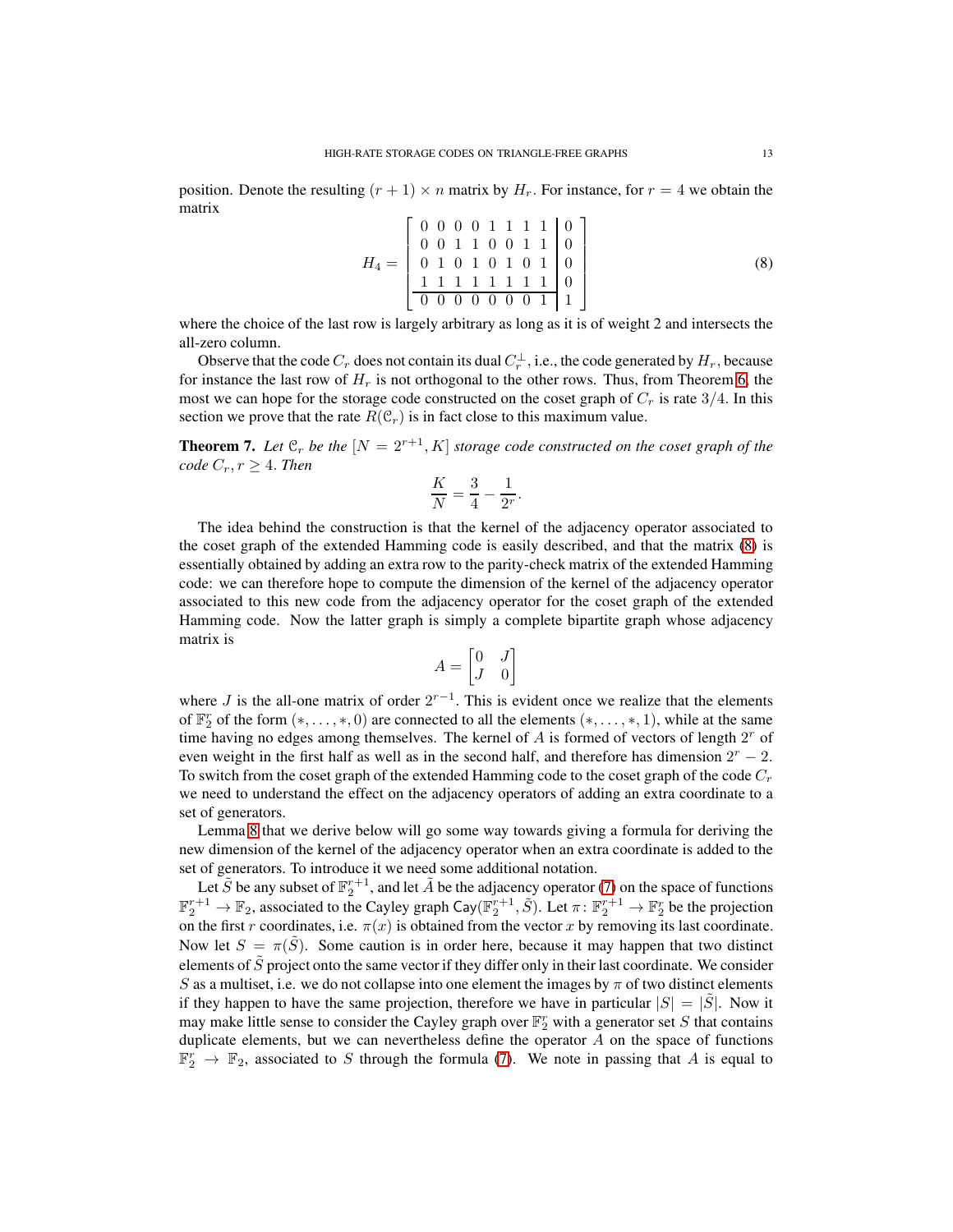the adjacency operator of the Cayley graph over  $\mathbb{F}_2^r$  with the generator set obtained from S by removing duplicate elements.

Next, for  $i = 0, 1$ , let  $\tilde{S}_i$  denote the subset consisting of the elements of  $\tilde{S}$  with a i in the last coordinate, and let  $S_0 = \pi(\tilde{S_0})$  and  $S_1 = \pi(\tilde{S_1})$ . Let  $A_0$  and  $A_1$  be the associated adjacency operators, i.e. the adjacency operators of the Cayley graphs  $\text{Cay}(\mathbb{F}_2^r, S_0)$  and  $\text{Cay}(\mathbb{F}_2^r, S_1)$ . The operators  $A_0$  and  $A_1$  act therefore on the space of functions  $\mathbb{F}_2^r \to \mathbb{F}_2$ . Note that we have the decomposition:

$$
A = A_0 + A_1.
$$

Let e denote the vector of weight 1 in  $\mathbb{F}_2^{r+1}$  supported by the last coordinate, and let V denote the subspace of  $\mathbb{F}_2^{r+1}$  supported by the r old coordinates, isomorphic therefore to  $\mathbb{F}_2^r$ . Recall that  $\mathcal{F}(\mathbb{F}_2^r)$  denotes the space of functions  $\mathbb{F}_2^{\mathbb{F}_2^r}$ . Since  $\mathcal{F}(\mathbb{F}_2^{r+1})$  is formed of two copies of  $\mathcal{F}(\mathbb{F}_2^r)$ , we have the isomorphism

<span id="page-13-1"></span>
$$
\mathcal{F}(V) \times \mathcal{F}(V) \xrightarrow{\sim} \mathcal{F}(\mathbb{F}_2^{r+1})
$$
  

$$
(\mathbf{1}_X, \mathbf{1}_Y) \mapsto \mathbf{1}_X + \mathbf{1}_{Y+e}
$$
 (9)

where  $X$  is the support of the first half of the function (vector) and  $Y$  the support of its second half. Now we may identify any function  $\tilde{f} \in \mathcal{F}(\mathbb{F}_2^{r+1})$  with a pair of functions  $(f_0, f_1)$  through the above isomorphism. Spelling it out:

$$
f_0: V \to \mathbb{F}_2
$$
  
\n
$$
x \mapsto f_0(x) = \tilde{f}(x)
$$
  
\n
$$
f_1: V \to \mathbb{F}_2
$$
  
\n
$$
x \mapsto f_1(x) = \tilde{f}(x + e)
$$

The matrix  $\tilde{A}$  has the form  $\tilde{A} = \frac{\begin{bmatrix} A_0 | A_1 \end{bmatrix}}{A \begin{bmatrix} A_1 \\ A_2 \end{bmatrix}}$  $A_1|A_0$  $\frac{1}{\sqrt{2}}$ , and so we have:

<span id="page-13-2"></span>
$$
(\tilde{A}\tilde{f})_0 = A_0 f_0 + A_1 f_1 \tag{10}
$$

<span id="page-13-3"></span>
$$
(\tilde{A}\tilde{f})_1 = A_0 f_1 + A_1 f_0 \tag{11}
$$

We can now derive:

<span id="page-13-0"></span>**Lemma 8.** *The adjacency operator*  $\tilde{A}$  *associated to the set of generators*  $\tilde{S}$  *satisfies* 

<span id="page-13-4"></span>dim ker  $\tilde{A} = \dim \ker A + \dim(\ker A_1 \cap \ker A) + \dim(\operatorname{Im} A \cap \operatorname{Im} A_{0|\ker A}),$  (12)

*where*  $A_{0|\text{ ker }A}$  *is the restriction of*  $A_0$  *to the kernel of*  $A$ *.* 

*Proof.* Let  $F_D$  (D for double) be the set of functions in  $\mathcal{F}(V) \times \mathcal{F}(V)$  of the form  $(f, f)$ , and let  $F_L$  (L for left) be the set of functions of the form  $(f, 0)$  and note that  $F_D \cap F_L = \{0\}$ . Any function  $\tilde{f} \in \mathcal{F}(\mathbb{F}_2^{r+1})$ , identified with  $\mathcal{F}(V) \times \mathcal{F}(V)$  through the isomorphism [\(9\)](#page-13-1), has a unique decomposition as  $\tilde{f} = \tilde{f}_D + \tilde{f}_L$ , with  $\tilde{f}_D \in F_D$  and  $\tilde{f}_L \in F_L$ . Therefore,  $\tilde{f} \in \text{ker } \tilde{A}$  if and only if  $\tilde{A} \tilde{f}_D = \tilde{A} \tilde{f}_L$ . We therefore have

 $\dim \ker \tilde{A} = \dim \ker \tilde{A}_{|F_D} + \dim \ker \tilde{A}_{|F_L} + \dim (\operatorname{Im} \tilde{A}_{|F_D} \cap \operatorname{Im} \tilde{A}_{|F_L}).$ 

On account of [\(10\)](#page-13-2) and [\(11\)](#page-13-3) any function  $\tilde{f} \in F_D$  is in ker  $\tilde{A}$  iff  $(A_0 + A_1)f_0 = Af_0 = 0$ , i.e.  $f_0 \in \text{ker } A$ . Therefore

$$
\dim \ker \tilde{A}_{F_D} = \dim \ker A.
$$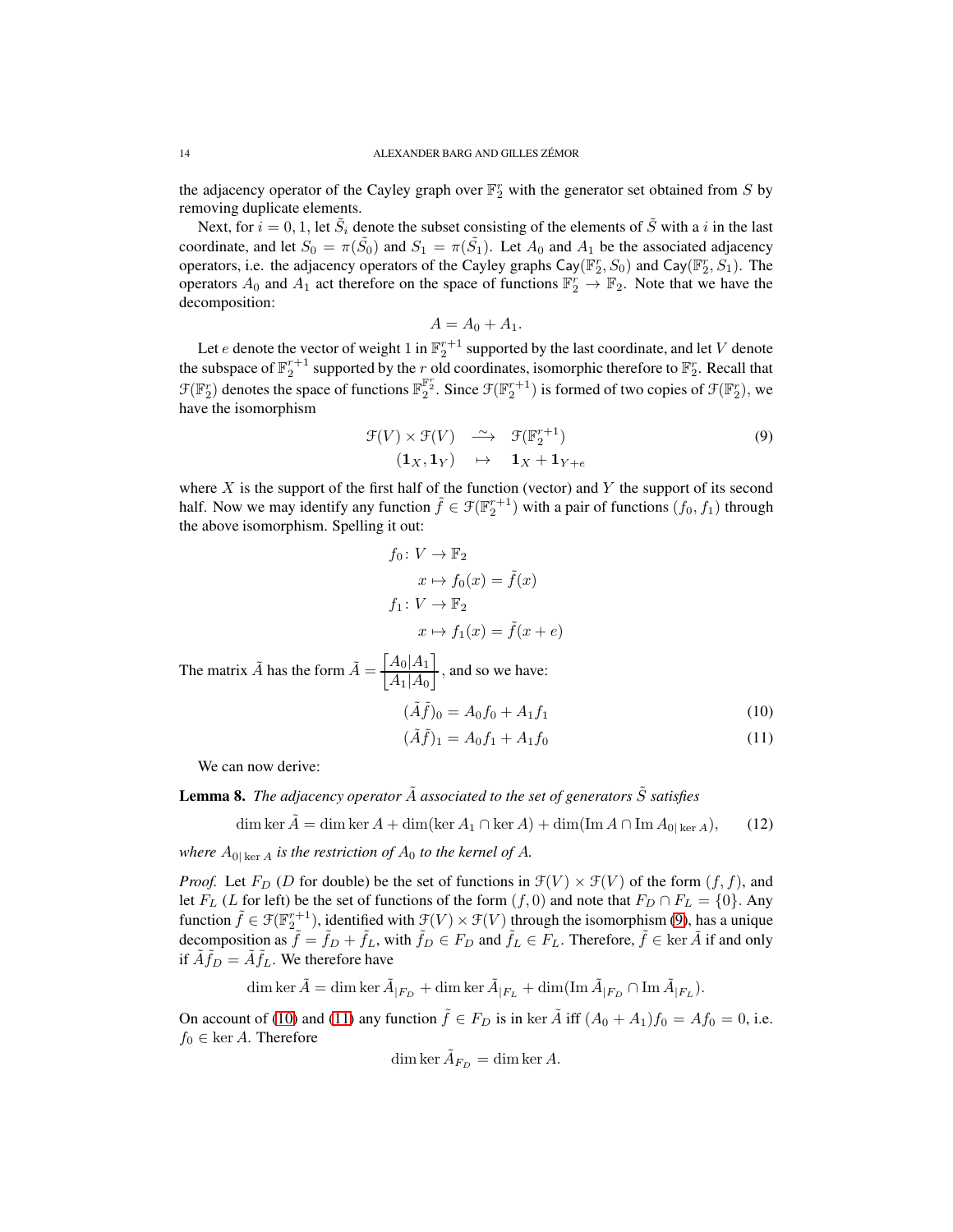Next, we consider functions  $\tilde{f}$  for which  $f_1 = 0$ . Again by [\(10\)](#page-13-2) and [\(11\)](#page-13-3) a function  $\tilde{f} \in F_L$ is in ker  $\hat{A}$  iff  $f_0 \in (\ker A_0 \cap \ker A_1)$ . From  $A = A_0 + A_1$  we have that  $\ker A_0 \cap \ker A_1 =$  $\ker A_1 \cap \ker A$ , and so

$$
\dim \ker \tilde{A}_{F_L} = \dim (\ker A_1 \cap \ker A).
$$

It remains to compute the dimension of  $\text{Im}\,\tilde{A}_{|F_D}\cap\text{Im}\,\tilde{A}_{|F_L}$ . Let  $\tilde{f}=(f,f)\in F_D$ , then from [\(10\)](#page-13-2) and [\(11\)](#page-13-3) we have  $\tilde{A}\tilde{f} \cong (Af, Af)$ .

Now let  $\tilde{f}' = (f', 0) \in F_L$ , then, again from [\(10\)](#page-13-2)-[\(11\)](#page-13-3),  $\tilde{A}\tilde{f}' \cong (A_0 f', A_1 f')$ . So  $\tilde{A}\tilde{f}' \in$ Im  $F_D$  if and only if  $A_0 f' \in \text{Im } A$  and  $A_0 f' = A_1 f'$ . This last condition is equivalent, since  $A_0 + A_1 = A$ , to  $f' \in \text{ker } A$ . Therefore,  $\text{Im } F_D \cap \text{Im } F_L \simeq \text{Im } A \cap \text{Im } A_{0|\text{ ker } A}$ .

*Proof of Theorem* [7:](#page-12-1) Let  $\tilde{S} \subset \mathbb{F}_2^{r+1}$  consist of the columns of the parity-check matrix  $H_r$  of  $C_r$ to which we add the zero vector, so that the storage code associated to  $C_r$  is the kernel of the operator A associated to S. We now apply Lemma [8](#page-13-0) to A and compute the dimensions of the spaces on the right-hand side of [\(12\)](#page-13-4).

Removing the last coordinate to the elements of  $\tilde{S}$  yields a set S equal to the set of columns of the parity-check matrix of the extended Hamming code, plus two copies of the zero vector. The associated operator  $\vec{A}$  is therefore equal to the adjacency operator of the Cayley graph over  $\mathbb{F}_2^r$ , with generator set equal to all vectors of  $\mathbb{F}_2^r$  that end with a 1 on their last coordinate. As noted earlier, this graph is the complete bipartite graph on  $\mathbb{F}_2^{r-1}$ , and the kernel of A is the space of functions that are of even weight on each of the spaces  $V_0$  and  $V_1$ , corresponding to the set of vectors  $(x_1, \ldots, x_r)$  satisfying  $x_r = 0$  and  $x_r = 1$ , and its dimension equals

$$
\dim \ker A = 2^r - 2.
$$

The last row of the matrix  $H_r$  is of weight 2, so there are exactly two elements of S that end with a 1 in their last coordinate, which means that  $|S_1| = 2$ . Furthermore, one of these two elements of  $\tilde{S}$  projects onto the zero vector of  $\mathbb{F}_2^r$  by  $\pi$ , so that  $S_1 = \{0, s\}$  for some non-zero vector  $s \in \mathbb{F}_2^r$ , e.g., in [\(8\)](#page-12-0)  $s = \mathbf{1}^r$ . Applying [\(7\)](#page-10-2) we have

$$
A_1 f(x) = f(x) + f(x+s).
$$

We therefore have that ker  $A_1$  is equal to the space of functions whose support in  $\mathbb{F}_2^r$  is stable by addition by  $s$ . Now, since  $s$  by construction must be equal to a column of the parity-check matrix of the extended Hamming code, it ends with a 1, i.e. is of the form  $s = (s_1, \ldots, s_{r-1}, s_r = 1)$ . Therefore, a function is in ker  $A_1$  if and only if its support is equal to  $X \cup (X + s)$  for  $X \subset V_0$ and  $X + s \subset V_1$ . Intersecting ker  $A_1$  with ker A restricts the sets X to sets of even size, and thus

$$
\dim(\ker A_1 \cap \ker A) = \dim \ker A_1 - 1 = 2^{r-1} - 1.
$$

For the third term in [\(12\)](#page-13-4) observe that  $A_1 \mathbf{1}_{V_0} = \mathbf{1}_{V_0} + \mathbf{1}_{V_1} = \mathbf{1}_V \in \text{Im } A \cap \text{Im } A_{1|\ker A}$ . Furthermore, we clearly have that  $\text{Im} A_1$  must consist of functions whose support is stable by addition by s, i.e.  $\text{Im} A_1 = \ker A_1$ , implying that  $\mathbf{1}_{V_0}$  is in  $\text{Im} A$  but not in  $\text{Im} A_1$ . Since  $\dim(\text{Im }A) = 2$ , we have therefore that  $\text{Im }A \cap \text{Im }A_{1|\text{ker }A}$  is equal to the space of constant functions and of dimension 1. Since  $A_0 + A_1 = A$ , we have that  $A_0$  and  $A_1$  are equal on ker A, and

$$
\dim(\operatorname{Im} A \cap \operatorname{Im} A_{0|\ker A}) = 1.
$$

Collecting the terms in [\(12\)](#page-13-4), we obtain

dim ker 
$$
\tilde{A} = 2^r + 2^{r-1} - 2
$$
,

which yields the rate expression in the theorem.  $\Box$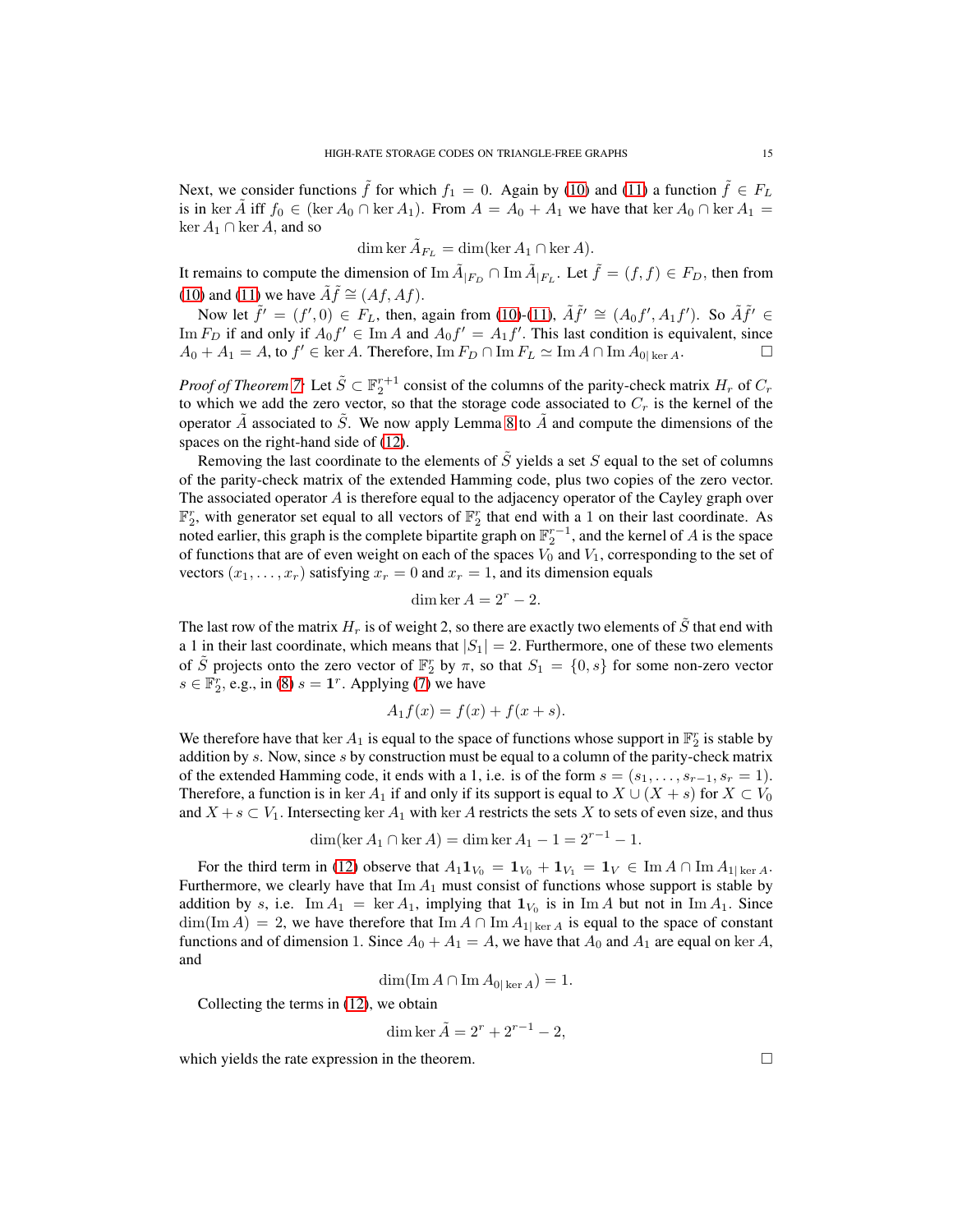#### <span id="page-15-0"></span>16 **ALEXANDER BARG AND GILLES ZÉMOR**

### 6. CORRECTING MULTIPLE ERASURES

6.1. The edge-vertex construction and graph expansion. The most likely failure scenario in storage applications is loss of a single node, which corresponds to correcting a single erasure in the codeword of a storage code. This question is central to the paper that defined codes with local erasure correction [\[16\]](#page-19-3), and it was also one of the original motivations for studying such codes on graphs in the paper by Mazumdar [\[23\]](#page-19-1). At the same time, correcting multiple erasures represents a natural extension of this problem, which was addressed in a large number of papers on codes with locality, among them [\[20,](#page-19-9) [30\]](#page-19-10). Motivated by this research, [\[23\]](#page-19-1) posed the question of recovering the codeword when multiple vertices are erased. This question can be posed in several ways based on the vertex recovery procedure, and we proceed to specify our assumptions. Throughout this section we limit ourselves to  $d$ -regular graphs and to codes obtained from the edge-vertex construction of Section [2.2.](#page-4-1)

We begin with a code  $\mathcal{C}(G) = \{x, x \in \mathbb{F}_q^{d \cdot |V|}\}$  defined on a graph  $G(V, E)$ , where as before, the coordinates of the codeword are placed on the vertices of  $G$ . The coordinates  $x<sub>v</sub>$  can be viewed either as *d*-vectors over  $\mathbb{F}_q$  or as elements of  $\mathbb{F}_{q^d}$ , and they are obtained by collecting all the values placed on the edges incident to  $v$ . Extending the definition of storage codes, suppose that every vertex  $v \in V$  can recover its value  $x_v$  from the values of its neighbors  $x_u, u \in N(v)$ as long as at most t of them are unavailable. Of course, taking  $t = 0$  takes us back to the original definition of storage codes. The easiest form of the multiple erasure correction problem arises if we assume that every erased vertex is adjacent to at most  $t$  other erased vertices. To address it, we simply place constraints on the edges in the neighborhood of every vertex: namely, assume that the symbols placed on the edges in  $E(v)$  form a vector in a linear code D of length d over  $\mathbb{F}_q$  that corrects t erasures. This defines a linear storage code  $\mathcal{C} = \mathcal{C}(G, D)$  that enables each vertex to recover its value from  $d - t$  or more nonerased neighbors. The dimension of the code C is at least  $|V|(2R(D) - 1)$ , where  $R(D) := \frac{\dim(D)}{d}$  is the rate of the local code D.

This approach allows correction only of erasure patterns that leave  $d - t$  or more neighbors of each vertex nonerased, which is a somewhat artificial assumption (indeed, the erased vertices may not follow the connections in the graph). Lifting it, we will assume next that the set of erased vertices  $S \subset V$  is of arbitrary shape, and engage standard ideas from error-correcting codes on graphs, in particular, graph expansion and its use in decoding [\[28\]](#page-19-11). Namely, instead of specifying that the vertices can correct themselves independently, we will be satisfied if there is one erased vertex with t or fewer neighbors in the subgraph induced by  $S$ . Once it is recovered, there are fewer erased vertices (edges), and (under some conditions) there will be more erased vertices that can correct themselves from their neighborhoods.

As remarked, this approach is close to the classic error-correcting codes on graphs, also known as the Tanner codes [\[31\]](#page-19-12). The only difference between them and our construction of storage codes is related to the way erasures are applied to the codeword coordinates. Namely, while in earlier works the edges were erased independently of each other based on the properties of the communication channel, in storage codes erasures affect the vertices, which results in erasing all the values of the edges incident to the vertex at once.

The edge-vertex construction enables us to iteratively correct multiple erasures if we assume that the underlying graph has expansion properties. We will use the following well-known result.

<span id="page-15-1"></span>Lemma 9. (Expander mixing lemma [\[19,](#page-19-13) Lemma 2.5]) *Let* G *be a* d*-regular graph with* N *vertices and eigenvalues*  $\lambda_1 = d \geq \lambda_2 \geq \cdots \geq \lambda_N$ . *Then for any*  $U, T \subset V$ 

$$
\left| |E(U,T)| - \frac{d|U||T|}{N} \right| \leq \lambda \sqrt{|U||T|},
$$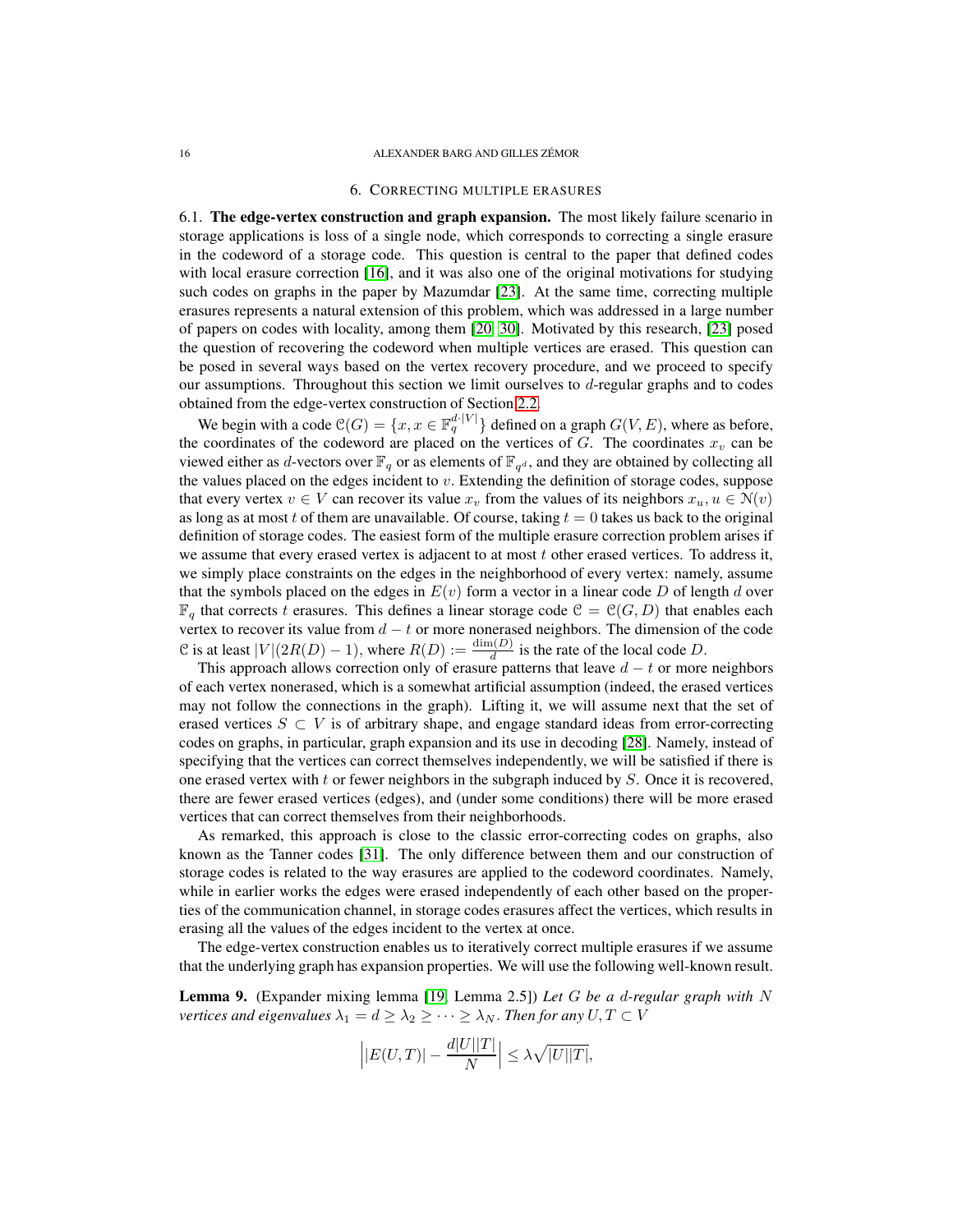*where*  $\lambda := \max(|\lambda_2|, |\lambda_N|)$ .

Proposition 10. *Consider a storage code* C(G, D) *defined by the edge-vertex construction. Suppose that* G *is a* d*-regular graph with* N *vertices and the local code* D *corrects* t *erasures. Let*  $U \subset V$ ,  $|U| = \sigma N$  *be the set of erased vertices. As long as* 

<span id="page-16-0"></span>
$$
\sigma \le \frac{t}{d} - \frac{\lambda}{d},\tag{13}
$$

*the erased vertices can be recovered based on the local iterative procedure.*

*Proof.* Taking  $T = U$  in Lemma [9,](#page-15-1) we obtain for the number of edges in the subgraph induced by  $U$  the inequality

$$
2|E(U)| \le \frac{d}{N}|U|^2 + \lambda |U|.
$$

Let  $\partial(U) = \{(u, v) \in E(G) : u \in U, v \in V \setminus U\}$  be the *edge boundary* of U. We have

$$
d|U| = 2|E(U)| + |\partial(U)|.
$$

Taken together, this implies

$$
\frac{|\partial(U)|}{\sigma N} \ge d(1-\sigma) - \lambda.
$$

In other words, there exists a vertex  $v \in U$  with at least  $d(1 - \sigma) - \lambda$  nonerased neighbors. As long as

$$
d(1 - \sigma) - \lambda \ge d - t,
$$

its value can be recovered using the local code  $D$ . Under the assumption [\(13\)](#page-16-0) this inequality is satisfied, so size of the erased set of vertices has decreased. The remaining set of erased vertices  $U' = U \setminus \{v\}$  also satisfies [\(13\)](#page-16-0), and the proof is concluded by straightforward induction.  $\square$ 

To use this result, we need the spectral gap  $d - \lambda$  to be large compared to d or  $\lambda$  much smaller than d. The limits for the spectral gap are given by the Alon-Boppana bound [\[19,](#page-19-13) Thm.2.7], namely for any  $d$ -regular graph on  $n$  vertices

$$
\lambda \ge 2\sqrt{d-1} - o_n(1).
$$

The graphs with  $\lambda \leq 2\sqrt{d-1}$  are known to exist by the Lubotzky-Phillips-Sarnak and Margulis constructions [\[19,](#page-19-13) Sec. 5.11]. Assuming that the graph  $G$  is from this family, we can state the following:

**Corollary 11.** There exist storage codes  $C(G, D)$  on d-regular graphs with local codes cor*recting* t *erasures that recover from any pattern of* s *erased vertices as long as their proportion*  $\sigma = s/n$  *satisfies* 

$$
\sigma \le \frac{t}{d} - O(d^{-1/2}).
$$

Note that large spectral gap guarantees that a subset  $U$  has many edges that connect it with its complement, or in other words, its *edge expansion ratio* is large. Further connections between the spectral gap and expansion are discussed in [\[19,](#page-19-13) Sec. 4.5].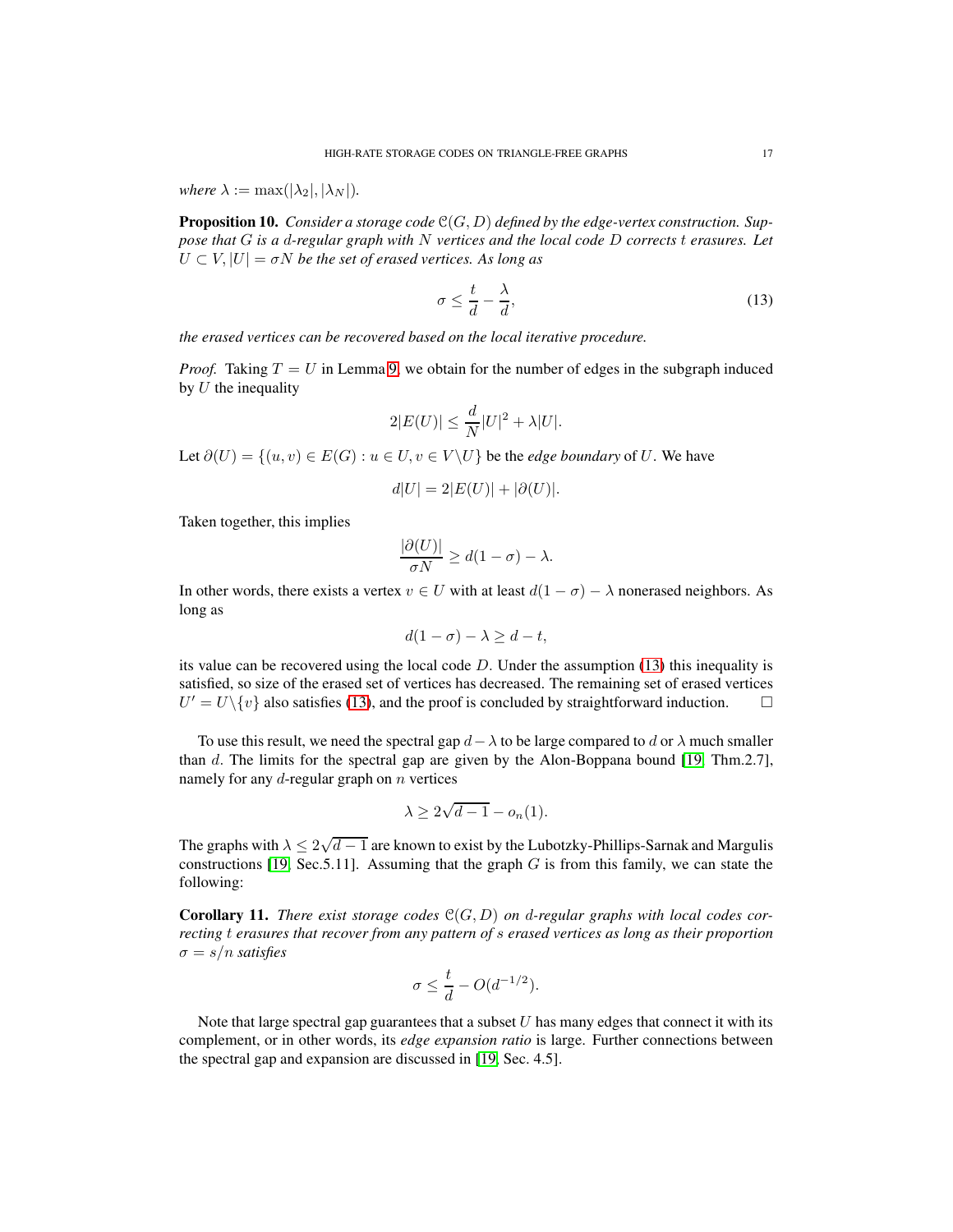#### <span id="page-17-0"></span>18 **ALEXANDER BARG AND GILLES ZÉMOR**

## 7. DISCUSSION

7.1. Numerical experiments. It is tempting to look for other coset graphs of linear codes whose full-parity storage code has rate greater than  $1/2$ . It is a challenge to derive general formulae for dimensions however. With computer help we find:

### <span id="page-17-1"></span>Proposition 12.

(a) The binary Golay code of length 23 and dimension 11 yields a graph G on  $N = 2048$ *vertices that supports a linear storage code of rate* 41/64*.*

*(b) The 2-error-correcting binary BCH code of length*  $n = 2<sup>s</sup> - 1$  *and dimension*  $k = 2<sup>s</sup> - 1$  $1 - 2s$  *yields a graph*  $G_s$  *with*  $N = 2^{2s}$  *vertices that supports a linear storage code with rate given in the following table*

|            |                 | h   |      |      |           |
|------------|-----------------|-----|------|------|-----------|
| $R_2(G_s)$ | $\overline{39}$ | 347 | 1497 | 6387 | 26859     |
|            | 64              | 512 | 2048 | 8192 | $32768^+$ |

The sequence of rate values obtained in Proposition [12](#page-17-1) is <sup>0</sup>.6094, <sup>0</sup>.6777, <sup>0</sup>.7309, <sup>0</sup>.7796, <sup>0</sup>.8196, and the value  $R_2(G_8) = 0.8196$  of the storage code of length  $N = 65536$  now represents the largest known rate of storage codes on triangle-free graphs over any alphabet.

### 7.2. Open problems.

1. *The rate question:* Arguably, the central question is whether rates of storage codes on triangle-free graphs can be arbitrarily close to 1. If not, what is an upper limit for these rates ?

2. *BCH codes:* In view of the numerical experiments it is of interest to find or estimate the dimension of storage codes obtained from the 2-error-correcting BCH codes. More specifically, what is  $\limsup_{s\to\infty} R_2(G_s)$ ? At this point we cannot even rule out that the sequence  $(R_2(G_s))_s$ in the limit reaches 1, which would resolve the question of the maximum possible rate of storage codes on triangle-free graphs.

3. *Reed-Muller codes:* Another good candidate arises from the family of Reed-Muller codes. Fix  $m \geq 4$  and consider Boolean polynomials  $f(v) : \mathbb{F}_2^m \to \mathbb{F}_2$ . The second order Reed-Muller code  $RM(m, 2)$  is spanned by the set of evaluations of functions of degree  $\leq 2$  on all the elements of  $\mathbb{F}_2^m$ . Consider a subcode  $C_m$  of the punctured code  $RM(m, 2)$  spanned by the evaluations of the functions  $v_i, 1 \le i \le m$  and  $v_i v_j, 1 \le i < j \le m$  on the nonzero points of  $\mathbb{F}_2^m$ . The length of the code  $C_m$  is  $2^m - 1$  and its dimension is  $m(m + 1)/2$ . Another way of constructing this code is to take a linear space spanned by the Simplex code  $S_m$  and its Schur square  $S_m * S_m$ .

Now consider the code  $(C_m)^{\perp}$ , i.e., a code whose parity check matrix H has rows given by the evaluations of the linear and quadratic functions. This is a code of odd length with evenweight parities, and it also contains its dual as well as Schur powers of the dual, fulfilling the necessary conditions for high-rate storage codes in Theorem [6.](#page-11-1) Finding the actual rate of the storage code C is however not straightforward, and we leave this as an open problem.

7.3. Erasure correction and bootstrap percolation. We conclude with one more observation regarding correcting multiple erasures with storage codes. Given a graph  $G$ , we again assume the edge-vertex construction that relies on a local code correcting  $t$  erasures. Assume that the vertices are erased randomly and independently with some probability  $\bar{p}$ , forming a set  $U \subset$ V of erased vertices. We wish for the iterative procedure employed in the previous section to successively recover the erased vertices until all are corrected. Rephrasing, suppose that functional vertices are selected randomly with probability  $p = 1 - \bar{p}$ , and an erased vertex with not more than  $t$  erased neighbors recovers its value, becoming functional. In graph-theoretic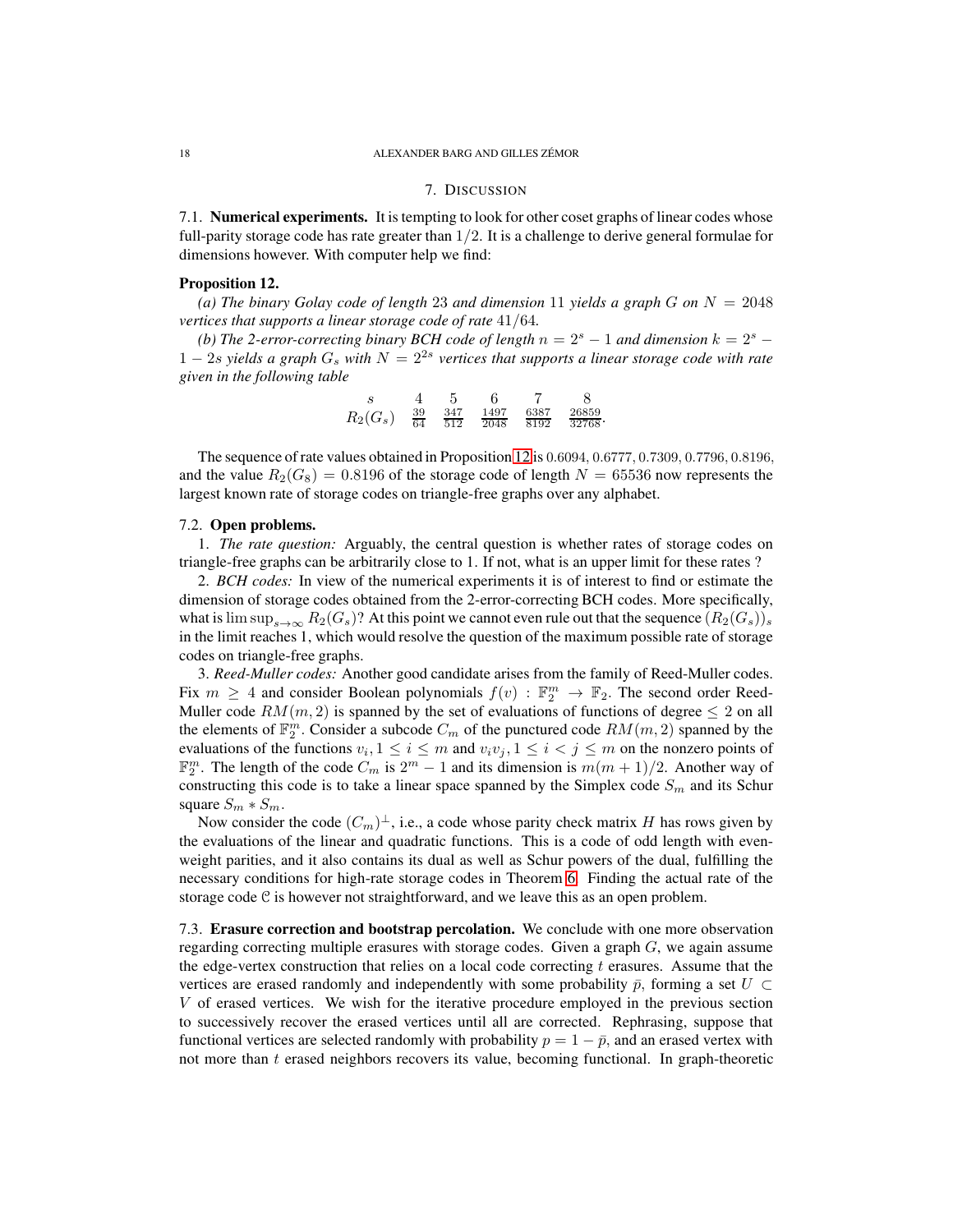terms this procedure is known as *bootstrap percolation,* and it represents an established branch of percolation theory. Percolation occurs when all the erased vertices have been recovered (for infinite graphs, recovered with probability one). This problem was introduced in [\[9\]](#page-18-11); see the recent paper [\[17\]](#page-19-14) for an overview of the main results. The main problem studied in the literature is the determination of the *critical probability*, defined as

 $p_c := \inf\{p : \mathbb{P}_p(U \text{ is corrected by the iterative process}) \geq 1/2\}.$ 

The known results include the determination of  $p_c$  for the infinite grid  $[n]^d$  as  $n \to \infty$  (see [\[18\]](#page-19-15) for  $d = 2$  and [\[4\]](#page-18-12) for all d) as well as for several other classes of graphs. These results translate directly to the corresponding thresholds for erasure correction with storage codes on graphs in which the vertices are erased randomly and independently.

Bootstrap percolation has been also considered in the deterministic setting [\[11,](#page-18-13) [13\]](#page-18-14), where the main question is finding the minimum size of a set of functional vertices that enables the code to correct all erasures, or, using the language of the cited papers, the maximum number of *infected vertices* that infect the entire graph. Rephrasing, this means that we attempt to pinpoint a particular combination of erasures of the largest possible size that can be recovered through the iterative  $t$ -neighbor process. This problem, however, is an opposite of the natural question addressed by storage codes, where one is interested in the largest s such that *any* combination of s erased vertices can be recovered, or the smallest size of the set of nonerased vertices that enable recovery of the entire graph irrespective of the shape of the erased set U.

ACKNOWLEDGMENT. The research of Alexander Barg was partially supported by NSF grants CCF2110113 and CCF2104489.

### **REFERENCES**

- <span id="page-18-0"></span>[1] N. Alon, E. Lubetzky, U. Stav, A. Weinstein, and A. Hassidim. Broadcasting with side information. In *Proc. 49th IEEE Symp. Found. Comput. Science*, pages 823–832, 2008.
- <span id="page-18-3"></span>[2] F. Arbabjolfaei and Y. Kim. Three stories on a two-sided coin: Index coding, locally recoverable distributed storage, and guessing games on graphs. In *2015 53rd Annual Allerton Conference on Communication, Control, and Computing (Allerton)*, pages 843–850, 2015.
- <span id="page-18-6"></span>[3] F. Arbabjolfaei and Y.-H. Kim. Fundamentals of index coding. *Foundations and Trends in Comm. Inf. Theory*, 14(3-4):163–346, 2018.
- <span id="page-18-12"></span>[4] J. Balogh, B. Bollobás, H. Duminil-Copin, and R. Morris. The sharp threshold for bootstrap percolation in all dimensions. *Trans. Amer. Math. Soc.*, 364(5):2667–2701, 2012.
- <span id="page-18-7"></span>[5] A. Blasiak, R. Kleinberg, and E. Lubetzky. Broadcasting with side information: Bounding and approximating the broadcast rate. *IEEE Trans. Inform. Theory*, 59(9):5811–5823, 2013.
- <span id="page-18-10"></span><span id="page-18-9"></span>[6] A.E. Brouwer and W.H. Haemers. *Spectra of Graphs*. Springer, New York e.a., 2012.
- <span id="page-18-2"></span>[7] A. R. Calderbank and P. W. Shor. Good quantum error-correcting codes exist. *Phys. Rev. A*, 54:1098–1105, 1996.
- [8] P. J. Cameron, A. N. Dang, and S. Riis. Guessing games on triangle-free graphs. *Electron. J. Combin.*, 23(1):Paper 48, 2016.
- <span id="page-18-11"></span><span id="page-18-1"></span>[9] J. Chalupa, P.L. Leath, and G.R. Reich. Bootstrap percolation on a Bethe lattice. *J. Phys. C*, 12:L31–L35, 1979.
- [10] D. Christofides and K. Markström. The guessing number of undirected graphs. *Electron. J. Combin.*, 18(1):Paper 192, 2011.
- <span id="page-18-13"></span>[11] A. Coja-Oghlan, U. Feige, M. Krivelevich, and D. Reichman. Contagious sets in expanders. In *Proceedings of the Twenty-Sixth Annual ACM-SIAM Symposium on Discrete Algorithms*, pages 1953–1987. SIAM, Philadelphia, PA, 2015.
- <span id="page-18-4"></span>[12] A. Couvreur, N. Delfosse, and G. Z´emor. A construction of quantum LDPC codes from Cayley graphs. *IEEE Trans. Inform. Theory*, 59(9):6087–6098, 2013.
- <span id="page-18-14"></span><span id="page-18-5"></span>[13] D. Freund, M. Poloczek, and D. Reichman. Contagious sets in dense graphs. *European J. Combin.*, 68:66–78, 2018.
- [14] M. Gadouleau and S. Riis. Graph-theoretical constructions for graph entropy and network coding based communications. *IEEE Trans. Inform. Theory*, 57(10):6703–6717, 2011.
- <span id="page-18-8"></span>[15] C. Godsil and G. Royle. *Algebraic Graph Theory*. Springer-Verlag, New York e.a., 2001.